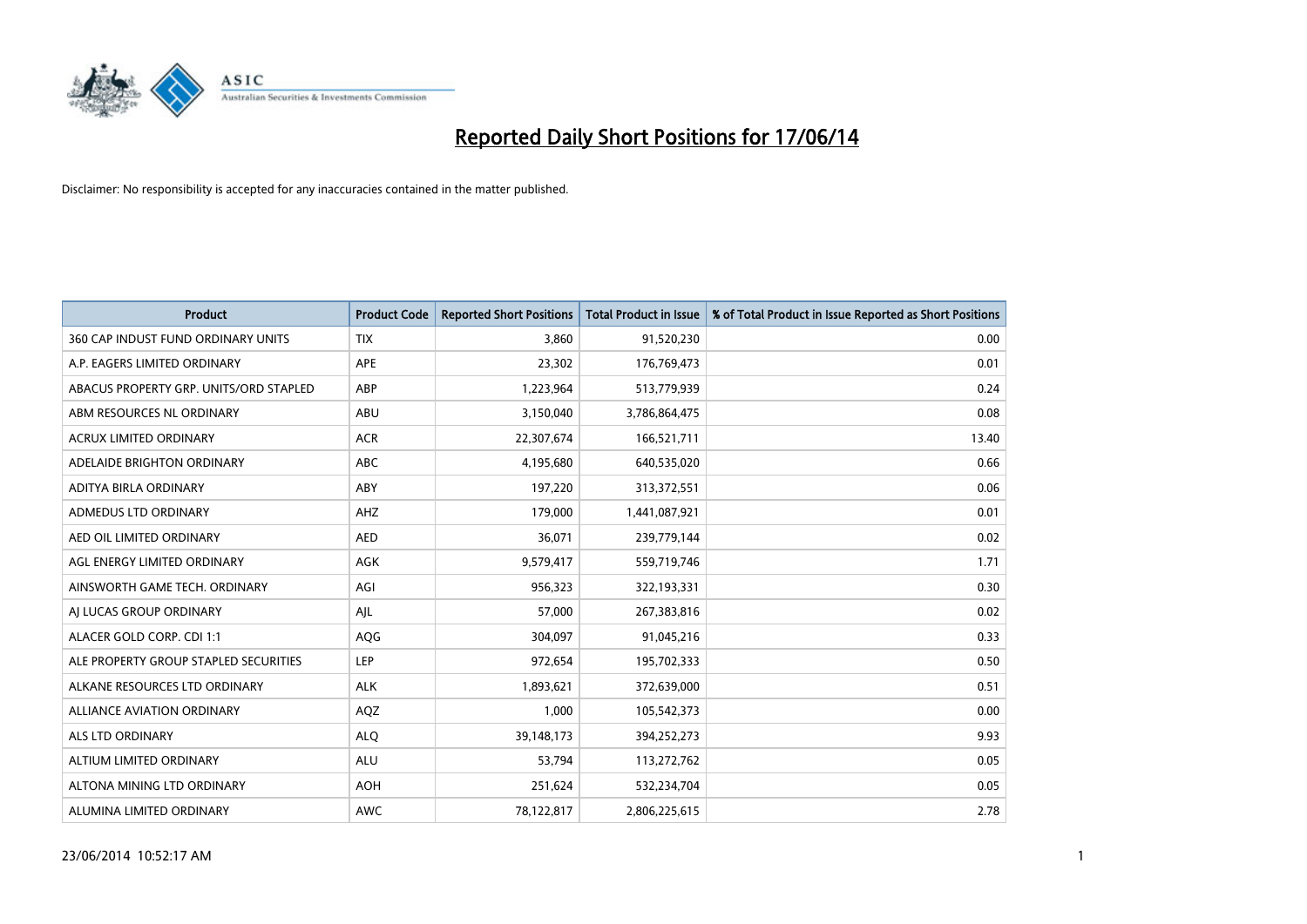

| <b>Product</b>                          | <b>Product Code</b> | <b>Reported Short Positions</b> | <b>Total Product in Issue</b> | % of Total Product in Issue Reported as Short Positions |
|-----------------------------------------|---------------------|---------------------------------|-------------------------------|---------------------------------------------------------|
| AMALGAMATED HOLDINGS ORDINARY           | AHD                 | 606                             | 157,859,301                   | 0.00                                                    |
| AMCOM TELECOMM. ORDINARY                | AMM                 | 2,123,967                       | 264,835,089                   | 0.80                                                    |
| AMCOR LIMITED ORDINARY                  | AMC                 | 7,216,481                       | 1,206,684,923                 | 0.60                                                    |
| AMP CAPITAL CHINA ORDINARY UNITS        | AGF                 | 2,413,808                       | 374,593,484                   | 0.64                                                    |
| AMP LIMITED ORDINARY                    | AMP                 | 40,721,141                      | 2,957,737,964                 | 1.38                                                    |
| ANSELL LIMITED ORDINARY                 | <b>ANN</b>          | 5,932,781                       | 152,937,881                   | 3.88                                                    |
| ANTARES ENERGY LTD ORDINARY             | AZZ                 | 434,327                         | 255,000,000                   | 0.17                                                    |
| ANZ BANKING GRP LTD ORDINARY            | ANZ                 | 12,604,448                      | 2,744,135,231                 | 0.46                                                    |
| APA GROUP STAPLED SECURITIES            | <b>APA</b>          | 14,725,622                      | 835,750,807                   | 1.76                                                    |
| APN NEWS & MEDIA ORDINARY               | <b>APN</b>          | 3,878,229                       | 1,029,041,356                 | 0.38                                                    |
| AQUARIUS PLATINUM. ORDINARY             | <b>AOP</b>          | 2,961,082                       | 1,464,310,359                 | 0.20                                                    |
| AQUILA RESOURCES ORDINARY               | <b>AQA</b>          | 2,218,114                       | 411,804,442                   | 0.54                                                    |
| ARAFURA RESOURCE LTD ORDINARY           | ARU                 | $\overline{2}$                  | 441,270,644                   | 0.00                                                    |
| ARB CORPORATION ORDINARY                | ARP                 | 1,962,482                       | 72,493,302                    | 2.71                                                    |
| ARDENT LEISURE GROUP STAPLED SECURITIES | AAD                 | 6,459,573                       | 405,055,708                   | 1.59                                                    |
| ARENA REIT. ORDINARY UNITS              | <b>ARF</b>          | 5,341                           | 211,495,653                   | 0.00                                                    |
| ARISTOCRAT LEISURE ORDINARY             | ALL                 | 6,535,400                       | 551,418,047                   | 1.19                                                    |
| ARRIUM LTD ORDINARY                     | ARI                 | 15,472,065                      | 1,366,183,142                 | 1.13                                                    |
| ASCIANO LIMITED ORDINARY                | <b>AIO</b>          | 10,181,229                      | 975,385,664                   | 1.04                                                    |
| ASG GROUP LIMITED ORDINARY              | ASZ                 | 568,838                         | 206,720,839                   | 0.28                                                    |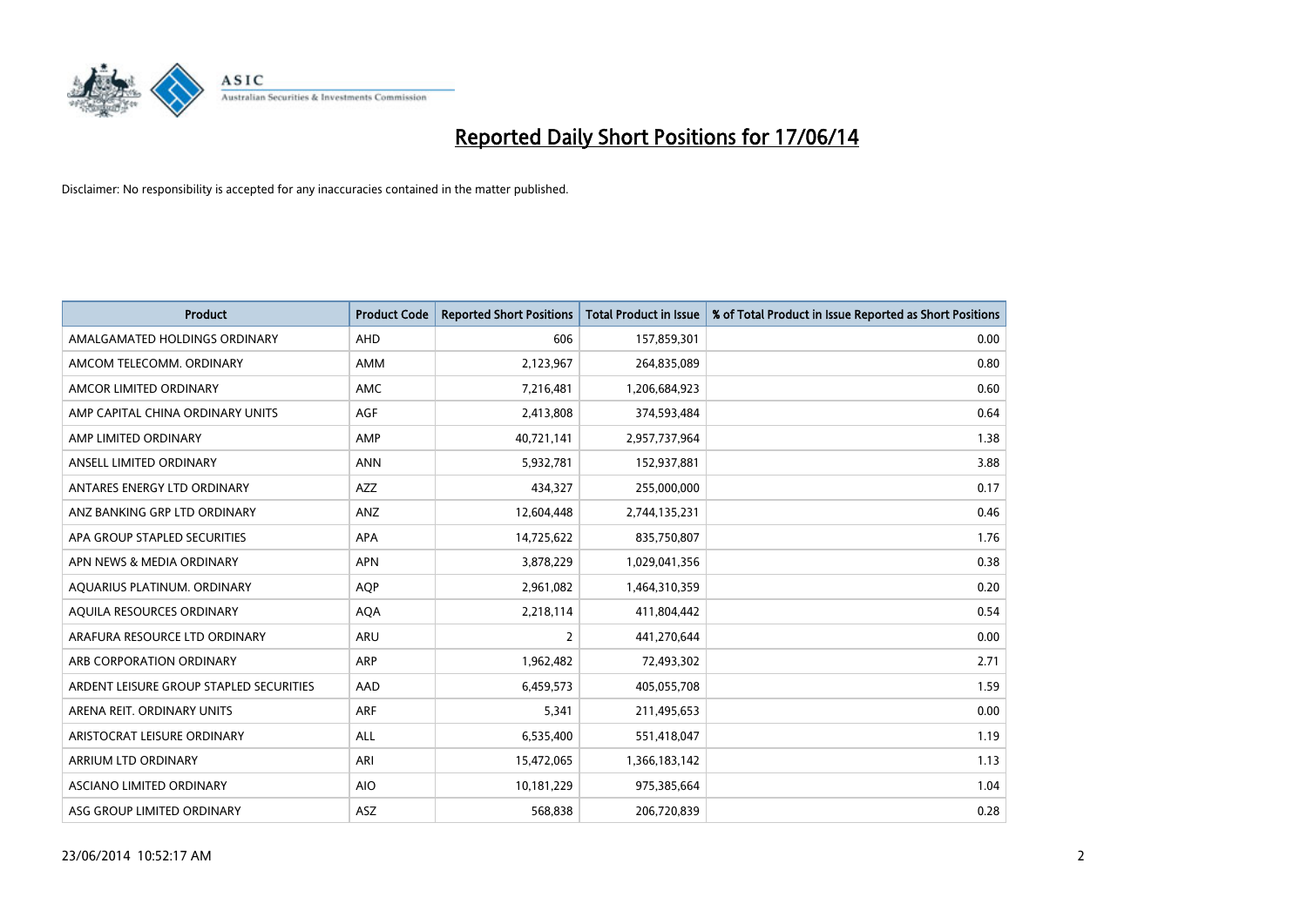

| <b>Product</b>                            | <b>Product Code</b> | <b>Reported Short Positions</b> | <b>Total Product in Issue</b> | % of Total Product in Issue Reported as Short Positions |
|-------------------------------------------|---------------------|---------------------------------|-------------------------------|---------------------------------------------------------|
| ASPEN GROUP ORD/UNITS STAPLED             | <b>APZ</b>          | 18,224                          | 119,948,774                   | 0.02                                                    |
| ASTRO JAP PROP GROUP STAPLED US PROHIBIT. | AIA                 | 28,236                          | 67,211,752                    | 0.04                                                    |
| ASX LIMITED ORDINARY                      | <b>ASX</b>          | 5,200,081                       | 193,595,162                   | 2.69                                                    |
| ATLAS IRON LIMITED ORDINARY               | <b>AGO</b>          | 82,963,946                      | 915,496,158                   | 9.06                                                    |
| ATRUM COAL NL ORDINARY                    | <b>ATU</b>          | 345,463                         | 76,305,842                    | 0.45                                                    |
| AUCKLAND INTERNATION ORDINARY             | <b>AIA</b>          | 2,450                           | 1,190,484,097                 | 0.00                                                    |
| AURIZON HOLDINGS LTD ORDINARY             | AZJ                 | 33,703,595                      | 2,137,284,503                 | 1.58                                                    |
| AURORA OIL & GAS ORDINARY                 | <b>AUT</b>          | 15,477                          | 448,785,778                   | 0.00                                                    |
| AUSDRILL LIMITED ORDINARY                 | <b>ASL</b>          | 27,495,533                      | 312,277,224                   | 8.80                                                    |
| AUSENCO LIMITED ORDINARY                  | AAX                 | 3,724,821                       | 168,449,799                   | 2.21                                                    |
| AUSTAL LIMITED ORDINARY                   | ASB                 | 223,314                         | 346,379,377                   | 0.06                                                    |
| AUSTBROKERS HOLDINGS ORDINARY             | <b>AUB</b>          | 49,126                          | 59,955,596                    | 0.08                                                    |
| AUSTIN ENGINEERING ORDINARY               | ANG                 | 1,210,751                       | 84,274,004                    | 1.44                                                    |
| AUSTRALAND PROPERTY STAPLED SECURITY      | <b>ALZ</b>          | 626,286                         | 578,984,528                   | 0.11                                                    |
| AUSTRALIAN AGRICULT, ORDINARY             | <b>AAC</b>          | 3,516,006                       | 532,474,721                   | 0.66                                                    |
| AUSTRALIAN FOUNDAT. ORDINARY              | AFI                 | 100                             | 1,049,055,166                 | 0.00                                                    |
| AUSTRALIAN INFR LTD ORDINARY              | <b>AIX</b>          | 14,364                          | 620,733,944                   | 0.00                                                    |
| AUSTRALIAN PHARM, ORDINARY                | API                 | 10,812,962                      | 488,115,883                   | 2.22                                                    |
| AUTOMOTIVE HOLDINGS ORDINARY              | AHE                 | 408,185                         | 306,437,941                   | 0.13                                                    |
| AVEO GROUP STAPLED SECURITIES             | AOG                 | 10,460,805                      | 500,111,460                   | 2.09                                                    |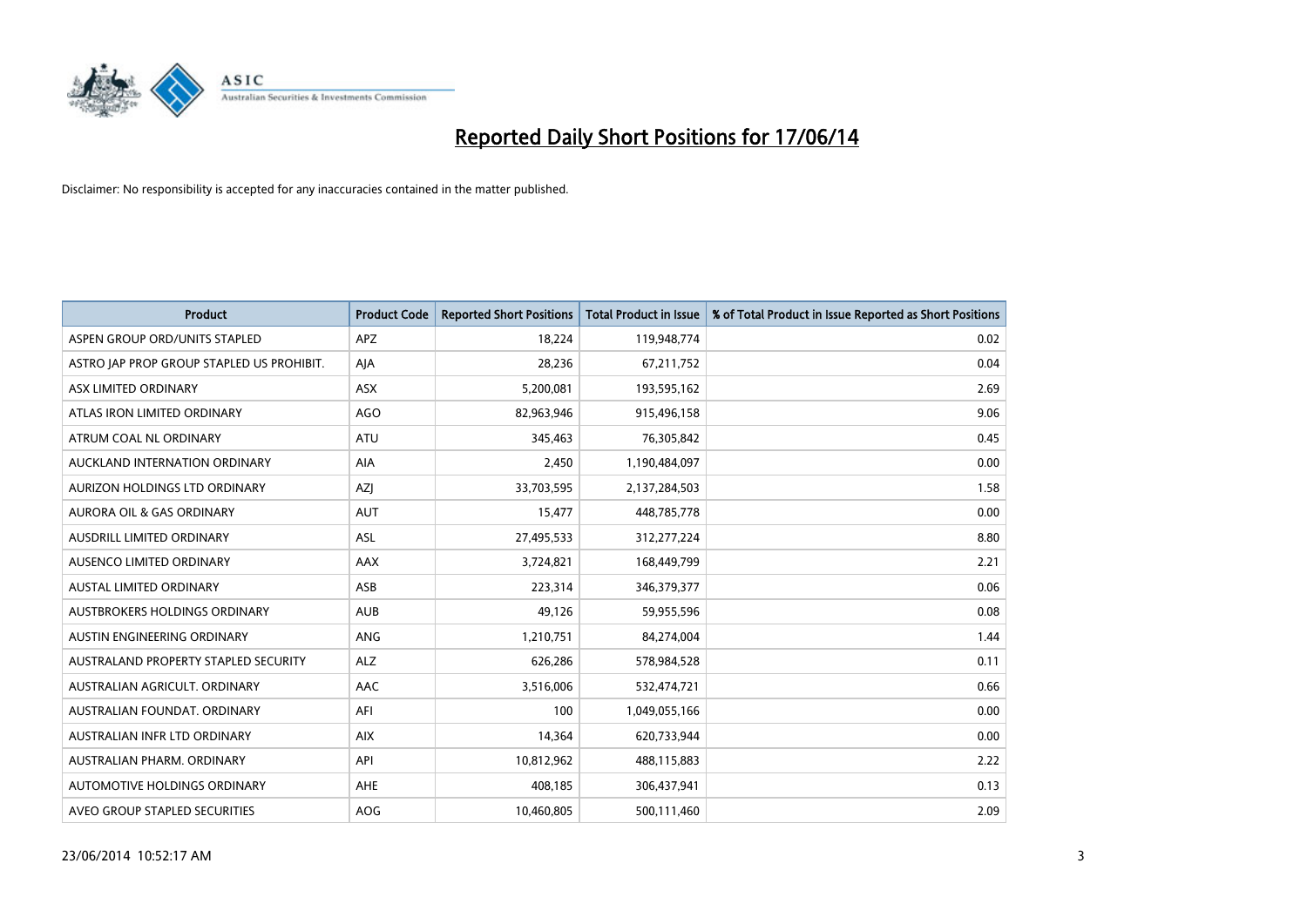

| <b>Product</b>                       | <b>Product Code</b> | <b>Reported Short Positions</b> | <b>Total Product in Issue</b> | % of Total Product in Issue Reported as Short Positions |
|--------------------------------------|---------------------|---------------------------------|-------------------------------|---------------------------------------------------------|
| AWE LIMITED ORDINARY                 | <b>AWE</b>          | 2,032,539                       | 522,696,385                   | 0.39                                                    |
| AZONTO PET LTD ORDINARY              | <b>APY</b>          | 1                               | 1,158,625,100                 | 0.00                                                    |
| AZUMAH RESOURCES ORDINARY            | <b>AZM</b>          | 1                               | 356,189,096                   | 0.00                                                    |
| BANDANNA ENERGY ORDINARY             | <b>BND</b>          | 23,973,813                      | 528,481,199                   | 4.54                                                    |
| BANK OF QUEENSLAND. ORDINARY         | <b>BOQ</b>          | 1,773,805                       | 362,516,534                   | 0.49                                                    |
| <b>BANNERMAN RESOURCES ORDINARY</b>  | <b>BMN</b>          | 71,146                          | 324,938,790                   | 0.02                                                    |
| <b>BASE RES LIMITED ORDINARY</b>     | <b>BSE</b>          | 5,517,119                       | 561,840,029                   | 0.98                                                    |
| <b>BATHURST RES LTD. ORDINARY</b>    | <b>BRL</b>          | 6,446,389                       | 944,931,961                   | 0.68                                                    |
| BC IRON LIMITED ORDINARY             | <b>BCI</b>          | 3,630,435                       | 124,028,630                   | 2.93                                                    |
| BEACH ENERGY LIMITED ORDINARY        | <b>BPT</b>          | 16,762,637                      | 1,291,666,518                 | 1.30                                                    |
| BEADELL RESOURCE LTD ORDINARY        | <b>BDR</b>          | 30,205,962                      | 792,057,280                   | 3.81                                                    |
| <b>BEGA CHEESE LTD ORDINARY</b>      | <b>BGA</b>          | 692,171                         | 152,245,802                   | 0.45                                                    |
| BENDIGO AND ADELAIDE ORDINARY        | <b>BEN</b>          | 11,485,010                      | 433,908,388                   | 2.65                                                    |
| <b>BENITEC BIOPHARMA ORDINARY</b>    | <b>BLT</b>          | 9,882                           | 114,898,793                   | 0.01                                                    |
| BENTHAM IMF LTD ORDINARY             | <b>IMF</b>          | 4,377,806                       | 165,370,269                   | 2.65                                                    |
| BERKELEY RESOURCES ORDINARY          | <b>BKY</b>          | 206,633                         | 180,361,323                   | 0.11                                                    |
| BETASHARES ASX RES ETF UNITS         | <b>ORE</b>          | 517,432                         | 2,922,150                     | 17.71                                                   |
| <b>BHP BILLITON LIMITED ORDINARY</b> | <b>BHP</b>          | 9,688,030                       | 3,211,691,105                 | 0.30                                                    |
| <b>BIGAIR GROUP LIMITED ORDINARY</b> | <b>BGL</b>          | 45,160                          | 172,872,340                   | 0.03                                                    |
| <b>BILLABONG ORDINARY</b>            | <b>BBG</b>          | 14,382,406                      | 990,370,034                   | 1.45                                                    |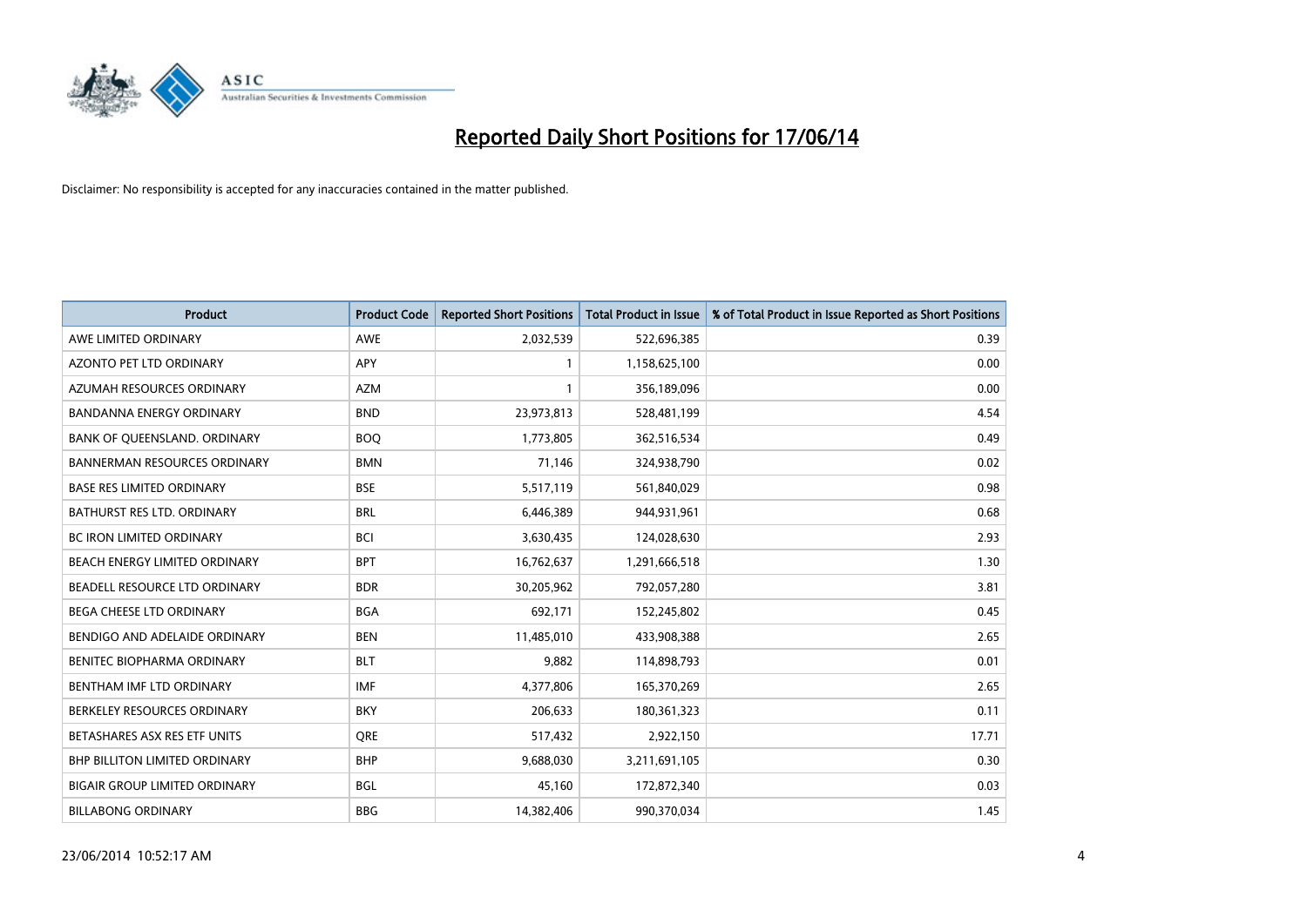

| <b>Product</b>                                | <b>Product Code</b> | <b>Reported Short Positions</b> | <b>Total Product in Issue</b> | % of Total Product in Issue Reported as Short Positions |
|-----------------------------------------------|---------------------|---------------------------------|-------------------------------|---------------------------------------------------------|
| <b>BIONOMICS LIMITED ORDINARY</b>             | <b>BNO</b>          | 97,670                          | 417,342,567                   | 0.02                                                    |
| <b>BLACKMORES LIMITED ORDINARY</b>            | <b>BKL</b>          | 9,518                           | 17,113,392                    | 0.06                                                    |
| <b>BLACKTHORN RESOURCES ORD US PROHIBITED</b> | <b>BTR</b>          | 231,029                         | 164,285,950                   | 0.14                                                    |
| BLUESCOPE STEEL LTD ORDINARY                  | <b>BSL</b>          | 1,634,527                       | 558,848,896                   | 0.29                                                    |
| <b>BOART LONGYEAR ORDINARY</b>                | <b>BLY</b>          | 43,044,063                      | 461,163,412                   | 9.33                                                    |
| BORAL LIMITED. ORDINARY                       | <b>BLD</b>          | 21,155,850                      | 782,736,249                   | 2.70                                                    |
| <b>BRADKEN LIMITED ORDINARY</b>               | <b>BKN</b>          | 13,176,152                      | 171,027,249                   | 7.70                                                    |
| <b>BRAMBLES LIMITED ORDINARY</b>              | <b>BXB</b>          | 1,831,959                       | 1,562,945,947                 | 0.12                                                    |
| <b>BREVILLE GROUP LTD ORDINARY</b>            | <b>BRG</b>          | 2,952,998                       | 130,095,322                   | 2.27                                                    |
| <b>BRICKWORKS LIMITED ORDINARY</b>            | <b>BKW</b>          | 71,038                          | 148,038,996                   | 0.05                                                    |
| BROCKMAN MINING LTD ORDINARY                  | <b>BCK</b>          | 36                              | 8,381,982,131                 | 0.00                                                    |
| BT INVESTMENT MNGMNT ORDINARY                 | <b>BTT</b>          | 143,436                         | 282,727,073                   | 0.05                                                    |
| <b>BURU ENERGY ORDINARY</b>                   | <b>BRU</b>          | 16,751,531                      | 298,505,530                   | 5.61                                                    |
| <b>BWP TRUST ORDINARY UNITS</b>               | <b>BWP</b>          | 8,636,945                       | 634,395,195                   | 1.36                                                    |
| CABCHARGE AUSTRALIA ORDINARY                  | CAB                 | 9,746,826                       | 120,430,683                   | 8.09                                                    |
| <b>CADENCE CAPITAL ORDINARY</b>               | <b>CDM</b>          | 5,545                           | 173,956,164                   | 0.00                                                    |
| <b>CALIBRE GROUP LTD ORDINARY</b>             | <b>CGH</b>          | 2,293                           | 333,200,148                   | 0.00                                                    |
| CALTEX AUSTRALIA ORDINARY                     | <b>CTX</b>          | 1,634,670                       | 270,000,000                   | 0.61                                                    |
| CAPE LAMBERT RES LTD ORDINARY                 | <b>CFE</b>          | 7,370                           | 635,727,857                   | 0.00                                                    |
| CAPITOL HEALTH ORDINARY                       | CAJ                 | 218,961                         | 431,180,115                   | 0.05                                                    |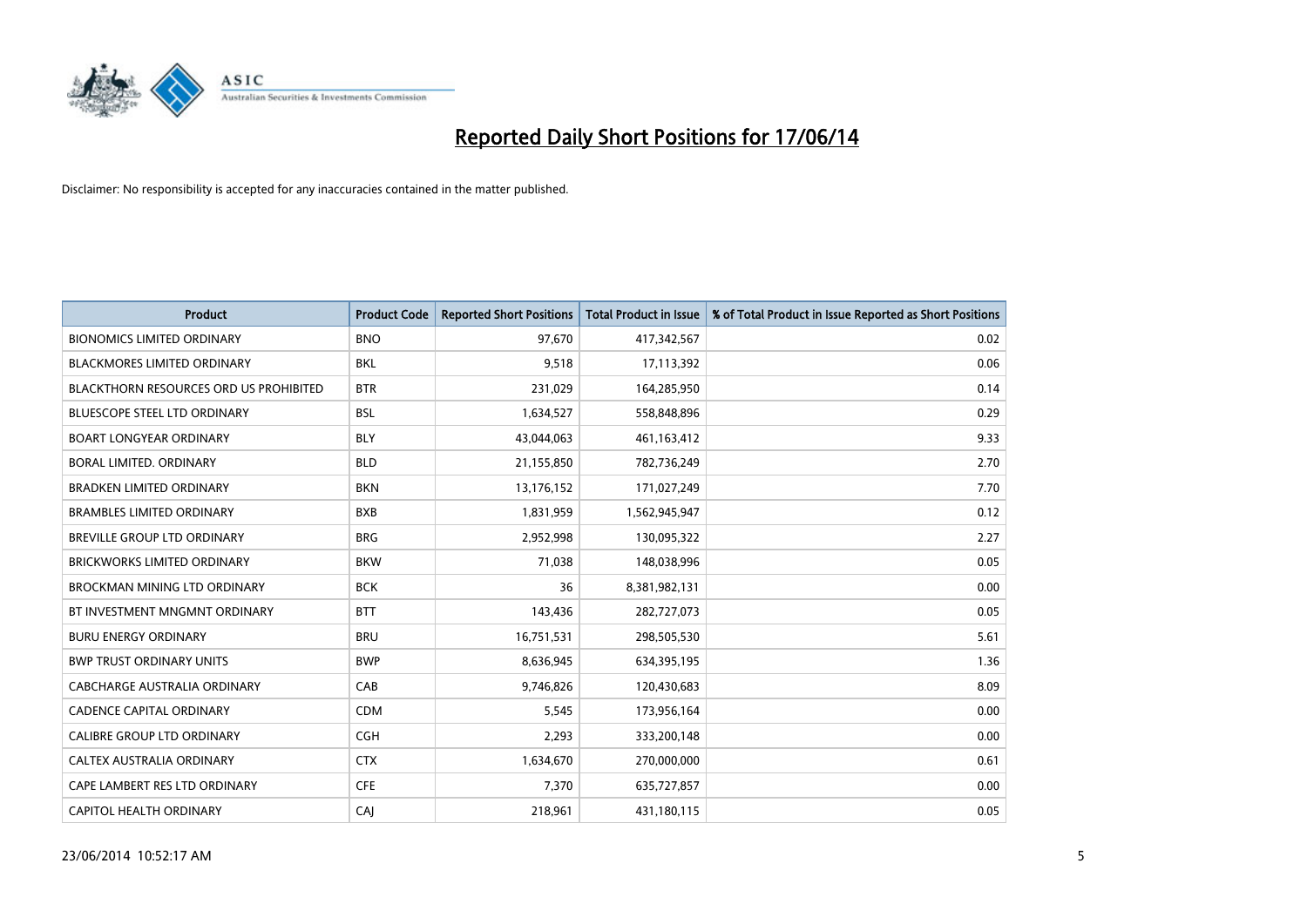

| <b>Product</b>                          | <b>Product Code</b> | <b>Reported Short Positions</b> | <b>Total Product in Issue</b> | % of Total Product in Issue Reported as Short Positions |
|-----------------------------------------|---------------------|---------------------------------|-------------------------------|---------------------------------------------------------|
| <b>CARDNO LIMITED ORDINARY</b>          | CDD                 | 6,844,279                       | 162,627,638                   | 4.21                                                    |
| <b>CARINDALE PROPERTY UNIT</b>          | <b>CDP</b>          | 2,090                           | 70,000,000                    | 0.00                                                    |
| CARNARVON PETROLEUM ORDINARY            | <b>CVN</b>          | 130,388                         | 987,176,977                   | 0.01                                                    |
| CARSALES.COM LTD ORDINARY               | <b>CRZ</b>          | 6,838,145                       | 237,828,965                   | 2.88                                                    |
| <b>CASH CONVERTERS ORDINARY</b>         | CCV                 | 10,948,997                      | 428,886,124                   | 2.55                                                    |
| CEDAR WOODS PROP. ORDINARY              | <b>CWP</b>          | 168,212                         | 77,595,785                    | 0.22                                                    |
| CENTRAL PETROLEUM ORDINARY              | <b>CTP</b>          | 1,315,420                       | 348,718,957                   | 0.38                                                    |
| <b>CERAMIC FUEL CELLS ORDINARY</b>      | <b>CFU</b>          | 4,058                           | 2,478,608,474                 | 0.00                                                    |
| CFS RETAIL TRUST GRP STAPLED SECURITIES | <b>CFX</b>          | 70,366,232                      | 3,018,050,810                 | 2.33                                                    |
| <b>CHALLENGER LIMITED ORDINARY</b>      | <b>CGF</b>          | 1,587,897                       | 530,862,585                   | 0.30                                                    |
| CHANDLER MACLEOD LTD ORDINARY           | <b>CMG</b>          | 1                               | 547,985,086                   | 0.00                                                    |
| CHARTER HALL GROUP STAPLED US PROHIBIT. | <b>CHC</b>          | 548,428                         | 347,925,558                   | 0.16                                                    |
| <b>CHARTER HALL RETAIL UNITS</b>        | <b>CQR</b>          | 11,793,596                      | 369,040,750                   | 3.20                                                    |
| <b>CHORUS LIMITED ORDINARY</b>          | <b>CNU</b>          | 111,517                         | 396,369,767                   | 0.03                                                    |
| COAL OF AFRICA LTD ORDINARY             | <b>CZA</b>          | 426                             | 1,048,368,613                 | 0.00                                                    |
| <b>COALSPUR MINES LTD ORDINARY</b>      | <b>CPL</b>          | 3,242,509                       | 641,394,435                   | 0.51                                                    |
| COBAR CONSOLIDATED ORDINARY             | CCU                 | 100,000                         | 329,715,353                   | 0.03                                                    |
| COCA-COLA AMATIL ORDINARY               | <b>CCL</b>          | 7,044,027                       | 763,590,249                   | 0.92                                                    |
| <b>COCHLEAR LIMITED ORDINARY</b>        | COH                 | 10,472,914                      | 57,062,020                    | 18.35                                                   |
| <b>COCKATOO COAL ORDINARY</b>           | <b>COK</b>          | 167,987                         | 4,560,196,928                 | 0.00                                                    |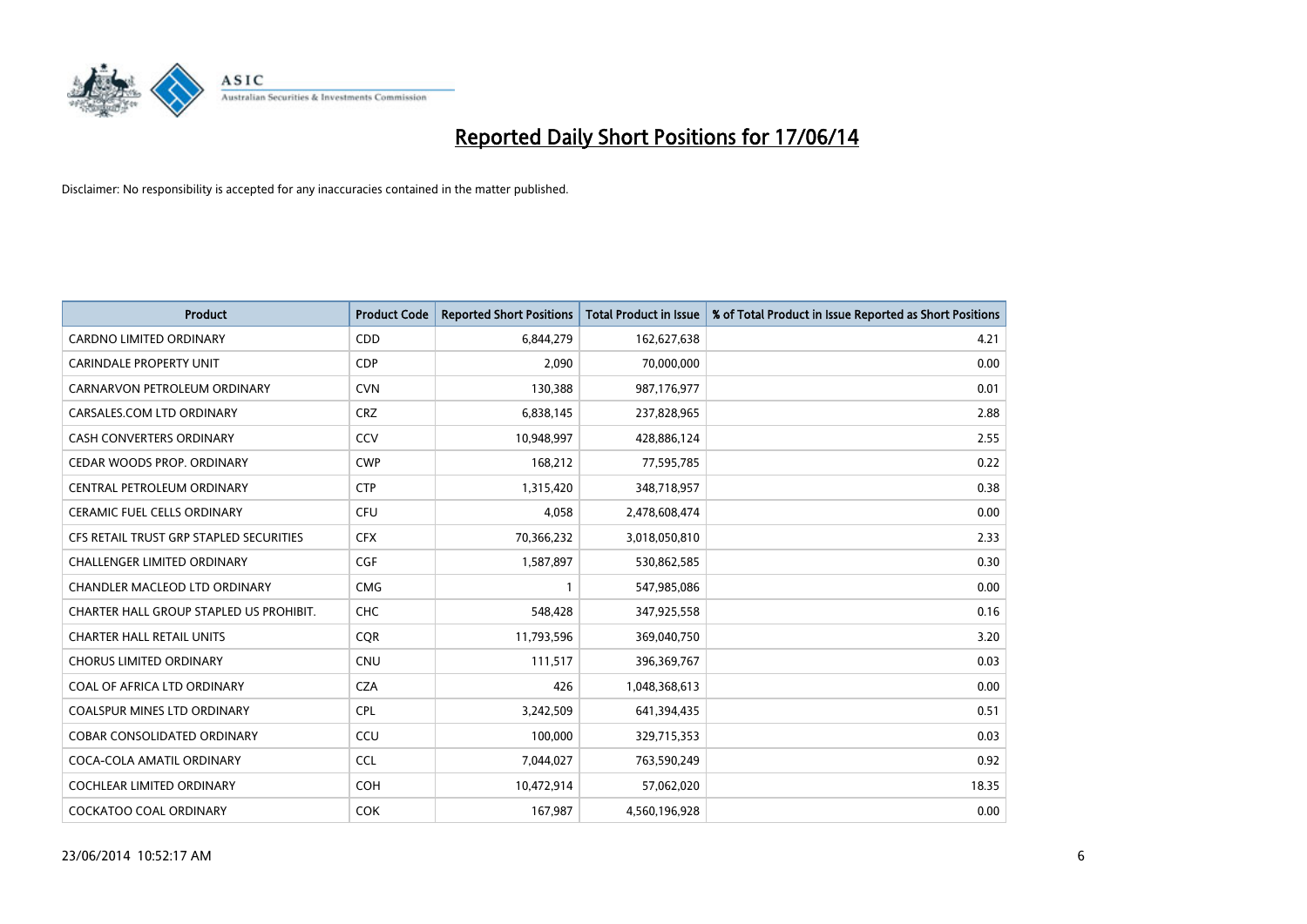

| <b>Product</b>                          | <b>Product Code</b> | <b>Reported Short Positions</b> | <b>Total Product in Issue</b> | % of Total Product in Issue Reported as Short Positions |
|-----------------------------------------|---------------------|---------------------------------|-------------------------------|---------------------------------------------------------|
| <b>CODAN LIMITED ORDINARY</b>           | <b>CDA</b>          | 774,399                         | 176,969,924                   | 0.44                                                    |
| COFFEY INTERNATIONAL ORDINARY           | <b>COF</b>          | 7,994                           | 255,833,165                   | 0.00                                                    |
| <b>COKAL LTD ORDINARY</b>               | <b>CKA</b>          | 6,820                           | 471,103,926                   | 0.00                                                    |
| <b>COLLECTION HOUSE ORDINARY</b>        | <b>CLH</b>          | 2,157,318                       | 129,717,785                   | 1.66                                                    |
| <b>COLLINS FOODS LTD ORDINARY</b>       | <b>CKF</b>          | 18,729                          | 93,000,003                    | 0.02                                                    |
| COMMONWEALTH BANK, ORDINARY             | <b>CBA</b>          | 10,635,729                      | 1,621,319,194                 | 0.66                                                    |
| <b>COMPASS RESOURCES ORDINARY</b>       | <b>CMR</b>          | 7,472                           | 1,403,744,100                 | 0.00                                                    |
| <b>COMPUTERSHARE LTD ORDINARY</b>       | <b>CPU</b>          | 13,044,251                      | 556,203,079                   | 2.35                                                    |
| <b>COOPER ENERGY LTD ORDINARY</b>       | <b>COE</b>          | 2,299                           | 329,235,509                   | 0.00                                                    |
| <b>CORP TRAVEL LIMITED ORDINARY</b>     | <b>CTD</b>          | 287,631                         | 89,890,762                    | 0.32                                                    |
| COVER-MORE GRP LTD ORDINARY             | <b>CVO</b>          | 3,273,378                       | 317,750,000                   | 1.03                                                    |
| <b>CREDIT CORP GROUP ORDINARY</b>       | <b>CCP</b>          | 298,685                         | 46,131,882                    | 0.65                                                    |
| <b>CROMWELL PROP STAPLED SECURITIES</b> | <b>CMW</b>          | 18,233,246                      | 1,727,280,850                 | 1.06                                                    |
| <b>CROWE HORWATH AUS ORDINARY</b>       | <b>CRH</b>          | 451,049                         | 273,005,429                   | 0.17                                                    |
| <b>CROWN RESORTS LTD ORDINARY</b>       | <b>CWN</b>          | 4,220,394                       | 728,394,185                   | 0.58                                                    |
| <b>CSG LIMITED ORDINARY</b>             | <b>CSV</b>          | 267,127                         | 278,973,075                   | 0.10                                                    |
| <b>CSL LIMITED ORDINARY</b>             | <b>CSL</b>          | 536,646                         | 478,179,966                   | 0.11                                                    |
| <b>CSR LIMITED ORDINARY</b>             | <b>CSR</b>          | 14,592,890                      | 506,000,315                   | 2.88                                                    |
| <b>CUDECO LIMITED ORDINARY</b>          | CDU                 | 9,511,455                       | 234,583,408                   | 4.05                                                    |
| DART ENERGY LTD ORDINARY                | <b>DTE</b>          | 691,208                         | 1,108,752,733                 | 0.06                                                    |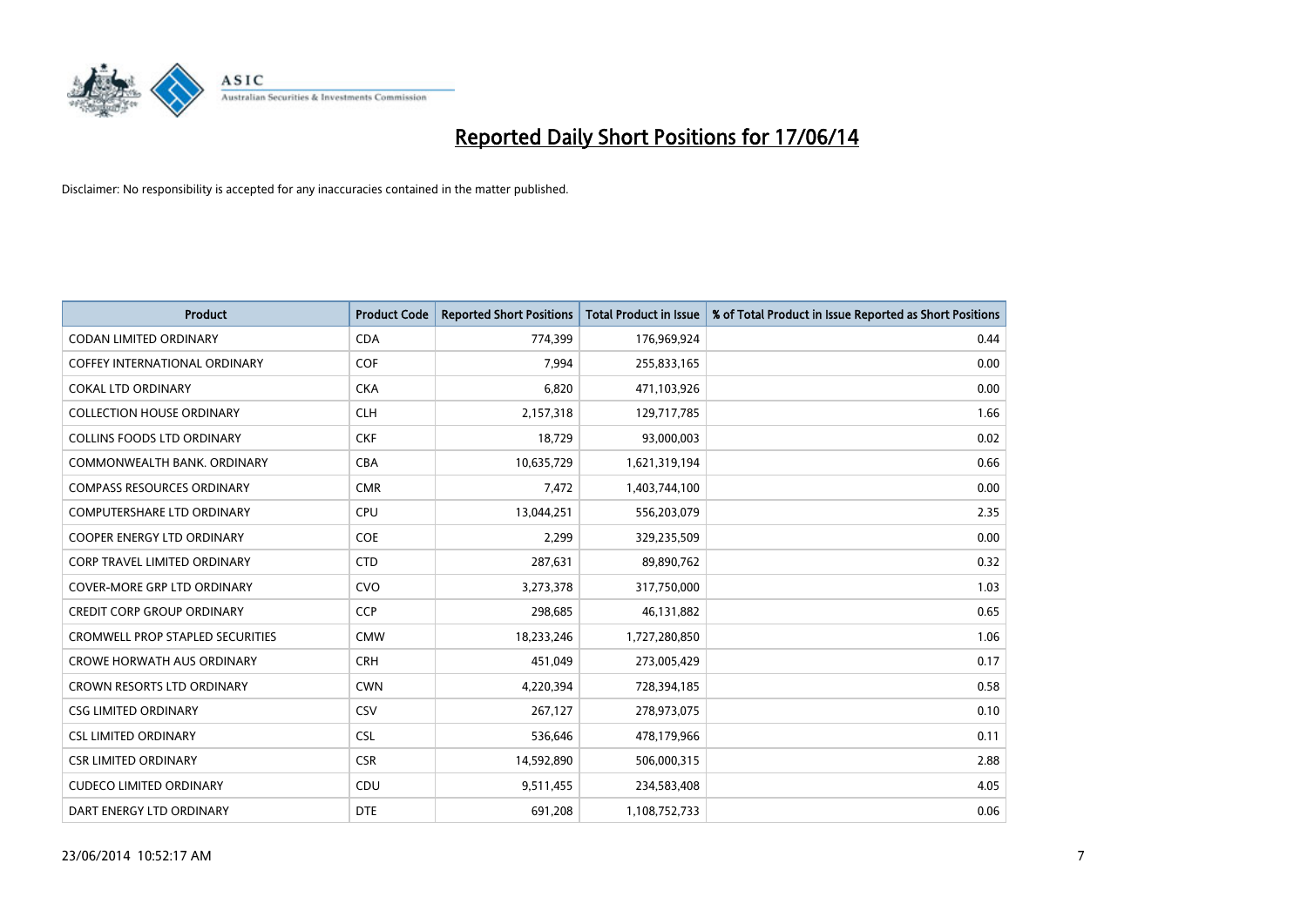

| <b>Product</b>                     | <b>Product Code</b> | <b>Reported Short Positions</b> | <b>Total Product in Issue</b> | % of Total Product in Issue Reported as Short Positions |
|------------------------------------|---------------------|---------------------------------|-------------------------------|---------------------------------------------------------|
| DATA#3 LIMITED ORDINARY            | <b>DTL</b>          | 353,301                         | 153,974,950                   | 0.23                                                    |
| DAVID JONES LIMITED ORDINARY       | <b>DIS</b>          | 20,827,738                      | 537,137,845                   | 3.88                                                    |
| DECMIL GROUP LIMITED ORDINARY      | <b>DCG</b>          | 1,416,491                       | 168,657,794                   | 0.84                                                    |
| DEEP YELLOW LIMITED ORDINARY       | <b>DYL</b>          | 840                             | 1,617,041,367                 | 0.00                                                    |
| DEXUS PROPERTY GROUP STAPLED UNITS | <b>DXS</b>          | 14,868,554                      | 5,433,110,810                 | 0.27                                                    |
| DICK SMITH HLDGS ORDINARY          | <b>DSH</b>          | 16,679,890                      | 236,511,364                   | 7.05                                                    |
| DISCOVERY METALS LTD ORDINARY      | <b>DML</b>          | 1,285,355                       | 644,039,581                   | 0.20                                                    |
| DOMINO PIZZA ENTERPR ORDINARY      | <b>DMP</b>          | 2,262,203                       | 85,933,273                    | 2.63                                                    |
| DONACO INTERNATIONAL ORDINARY      | <b>DNA</b>          | 4,867,477                       | 460,178,463                   | 1.06                                                    |
| DOWNER EDI LIMITED ORDINARY        | <b>DOW</b>          | 17,212,694                      | 435,399,975                   | 3.95                                                    |
| DRAGON MINING LTD ORDINARY         | <b>DRA</b>          | 147                             | 88,840,613                    | 0.00                                                    |
| DRILLSEARCH ENERGY ORDINARY        | <b>DLS</b>          | 20,456,153                      | 432,965,895                   | 4.72                                                    |
| DUET GROUP STAPLED US PROHIBIT.    | <b>DUE</b>          | 7,602,803                       | 1,317,809,323                 | 0.58                                                    |
| DULUXGROUP LIMITED ORDINARY        | <b>DLX</b>          | 1,442,294                       | 381,093,950                   | 0.38                                                    |
| <b>DWS LTD ORDINARY</b>            | <b>DWS</b>          | 158,840                         | 132,362,763                   | 0.12                                                    |
| ECHO ENTERTAINMENT ORDINARY        | EGP                 | 9,185,142                       | 825,672,730                   | 1.11                                                    |
| ELDERS LIMITED ORDINARY            | <b>ELD</b>          | 19,895,278                      | 455,013,329                   | 4.37                                                    |
| ELEMENTAL MINERALS ORDINARY        | <b>ELM</b>          | 129,129                         | 305,063,391                   | 0.04                                                    |
| <b>EMECO HOLDINGS ORDINARY</b>     | <b>EHL</b>          | 10,739,684                      | 599,675,707                   | 1.79                                                    |
| <b>ENDEAVOUR MIN CORP CDI 1:1</b>  | <b>EVR</b>          | 31,265                          | 57,448,149                    | 0.05                                                    |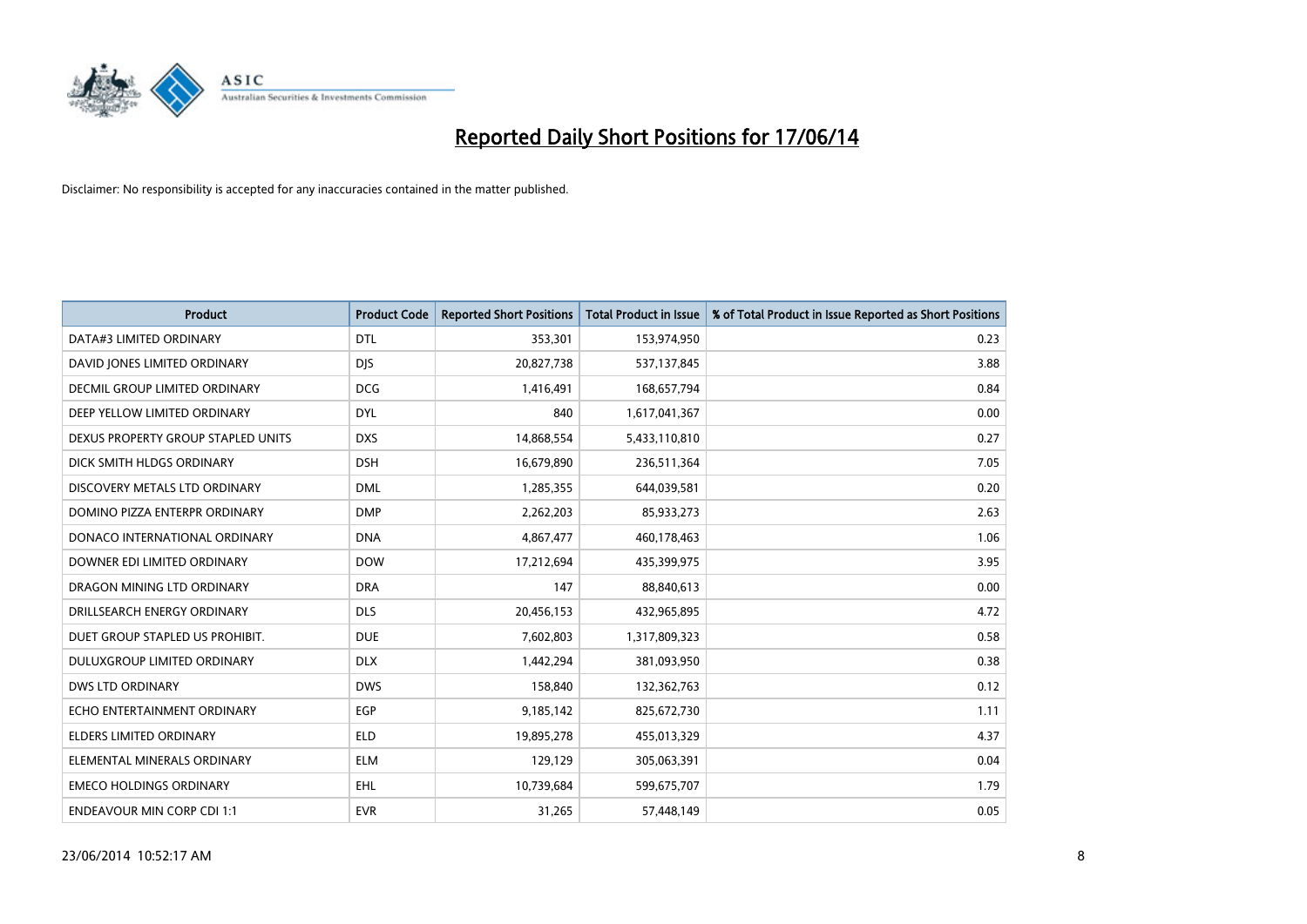

| <b>Product</b>                         | <b>Product Code</b> | <b>Reported Short Positions</b> | <b>Total Product in Issue</b> | % of Total Product in Issue Reported as Short Positions |
|----------------------------------------|---------------------|---------------------------------|-------------------------------|---------------------------------------------------------|
| <b>ENERGY RESOURCES ORDINARY 'A'</b>   | <b>ERA</b>          | 9,533,681                       | 517,725,062                   | 1.84                                                    |
| <b>ENERGY WORLD CORPOR. ORDINARY</b>   | <b>EWC</b>          | 43,613,187                      | 1,734,166,672                 | 2.51                                                    |
| ENVESTRA LIMITED ORDINARY              | <b>ENV</b>          | 1,435,882                       | 1,796,808,474                 | 0.08                                                    |
| EQUATORIAL RES LTD ORDINARY            | EQX                 | 1,587                           | 122,185,353                   | 0.00                                                    |
| ERM POWER LIMITED ORDINARY             | EPW                 | 801,465                         | 239,269,727                   | 0.33                                                    |
| ETHANE PIPELINE STAPLED SECURITIES     | <b>EPX</b>          | 4,168                           | 69,302,275                    | 0.01                                                    |
| EVOLUTION MINING LTD ORDINARY          | <b>EVN</b>          | 35,017,498                      | 709,989,453                   | 4.93                                                    |
| FAIRFAX MEDIA LTD ORDINARY             | FXJ                 | 76,256,411                      | 2,351,955,725                 | 3.24                                                    |
| <b>FANTASTIC HOLDINGS ORDINARY</b>     | <b>FAN</b>          | 92,171                          | 103,068,398                   | 0.09                                                    |
| <b>FAR LTD ORDINARY</b>                | <b>FAR</b>          | 8,244,740                       | 2,699,846,742                 | 0.31                                                    |
| FEDERATION CNTRES ORD/UNIT STAPLED SEC | FDC                 | 2,188,077                       | 1,427,641,565                 | 0.15                                                    |
| <b>FINBAR GROUP LIMITED ORDINARY</b>   | <b>FRI</b>          | 15,480                          | 227,018,204                   | 0.01                                                    |
| FISHER & PAYKEL H. ORDINARY            | <b>FPH</b>          | 6,985                           | 551,606,196                   | 0.00                                                    |
| FLEETWOOD CORP ORDINARY                | <b>FWD</b>          | 2,230,433                       | 60,581,211                    | 3.68                                                    |
| FLETCHER BUILDING ORDINARY             | <b>FBU</b>          | 2,105,030                       | 687,854,788                   | 0.31                                                    |
| FLEXIGROUP LIMITED ORDINARY            | <b>FXL</b>          | 1,972,339                       | 304,096,060                   | 0.65                                                    |
| FLIGHT CENTRE TRAVEL ORDINARY          | <b>FLT</b>          | 5,932,035                       | 100,566,954                   | 5.90                                                    |
| FLINDERS MINES LTD ORDINARY            | <b>FMS</b>          | 18,842,942                      | 2,400,995,602                 | 0.78                                                    |
| <b>FOCUS MINERALS LTD ORDINARY</b>     | <b>FML</b>          | 3,072,727                       | 9,137,375,877                 | 0.03                                                    |
| FOLKESTONE EDU TRUST UNITS             | FET                 | 3,147                           | 205,069,661                   | 0.00                                                    |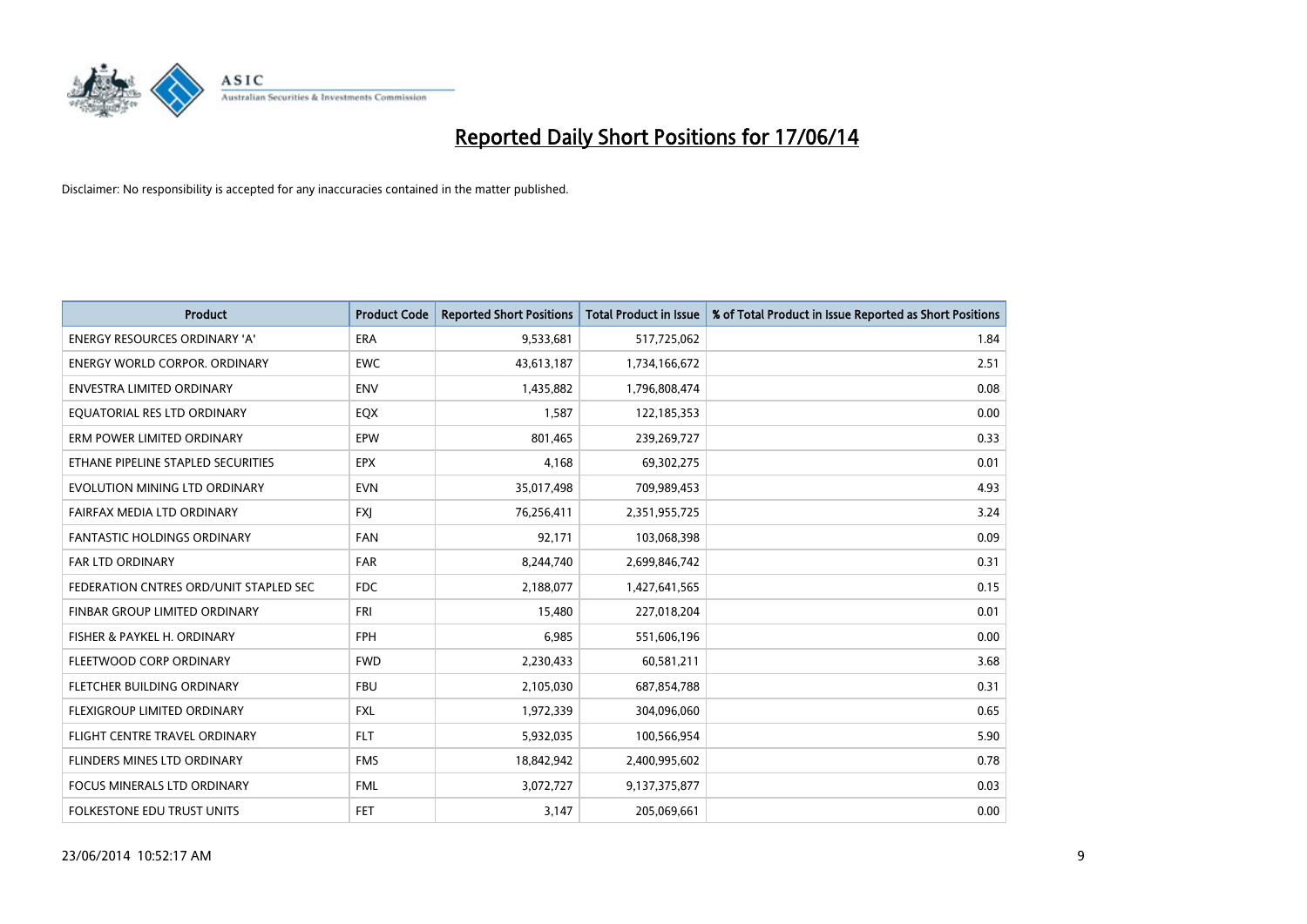

| <b>Product</b>                             | <b>Product Code</b> | <b>Reported Short Positions</b> | <b>Total Product in Issue</b> | % of Total Product in Issue Reported as Short Positions |
|--------------------------------------------|---------------------|---------------------------------|-------------------------------|---------------------------------------------------------|
| FONTERRA SHARE FUND ORDINARY UNITS         | <b>FSF</b>          | 8                               | 105,899,349                   | 0.00                                                    |
| <b>FORGE GROUP LIMITED ORDINARY</b>        | <b>FGE</b>          | 2,058,938                       | 86,169,014                    | 2.39                                                    |
| <b>FORTESCUE METALS GRP ORDINARY</b>       | <b>FMG</b>          | 197,282,000                     | 3,113,798,151                 | 6.34                                                    |
| FREEDOM FOOD LTD ORDINARY                  | <b>FNP</b>          | 13,870                          | 150,645,371                   | 0.01                                                    |
| <b>G.U.D. HOLDINGS ORDINARY</b>            | GUD                 | 3,194,570                       | 70,939,492                    | 4.50                                                    |
| <b>G8 EDUCATION LIMITED ORDINARY</b>       | <b>GEM</b>          | 8,677,982                       | 330,941,088                   | 2.62                                                    |
| <b>GALAXY RESOURCES ORDINARY</b>           | <b>GXY</b>          | 327,052                         | 1,027,077,829                 | 0.03                                                    |
| <b>GDI PROPERTY GRP STAPLED SECURITIES</b> | GDI                 | 96,820                          | 567,575,025                   | 0.02                                                    |
| <b>GENESIS ENERGY LTD ORDINARY</b>         | <b>GNE</b>          | 18,000                          | 1,000,000,000                 | 0.00                                                    |
| <b>GENETIC TECHNOLOGIES ORDINARY</b>       | <b>GTG</b>          | 1,331,430                       | 590,948,752                   | 0.23                                                    |
| <b>GEODYNAMICS LIMITED ORDINARY</b>        | GDY                 | 819                             | 435,880,130                   | 0.00                                                    |
| <b>GINDALBIE METALS LTD ORDINARY</b>       | GBG                 | 35, 163, 748                    | 1,493,660,842                 | 2.35                                                    |
| <b>GOLD ROAD RES LTD ORDINARY</b>          | <b>GOR</b>          | 996,591                         | 513,619,042                   | 0.19                                                    |
| <b>GOODMAN FIELDER, ORDINARY</b>           | <b>GFF</b>          | 12,287,809                      | 1,955,559,207                 | 0.63                                                    |
| <b>GOODMAN GROUP STAPLED</b>               | <b>GMG</b>          | 8,149,573                       | 1,727,685,976                 | 0.47                                                    |
| <b>GPT GROUP STAPLED SEC.</b>              | GPT                 | 6,292,607                       | 1,685,460,955                 | 0.37                                                    |
| <b>GRAINCORP LIMITED A CLASS ORDINARY</b>  | <b>GNC</b>          | 9,826,667                       | 228,855,628                   | 4.29                                                    |
| <b>GRANGE RESOURCES. ORDINARY</b>          | <b>GRR</b>          | 5,765,462                       | 1,157,097,869                 | 0.50                                                    |
| <b>GREENCROSS LIMITED ORDINARY</b>         | <b>GXL</b>          | 29,880                          | 90,893,174                    | 0.03                                                    |
| <b>GREENLAND MIN EN LTD ORDINARY</b>       | GGG                 | 4,829,235                       | 576,452,827                   | 0.84                                                    |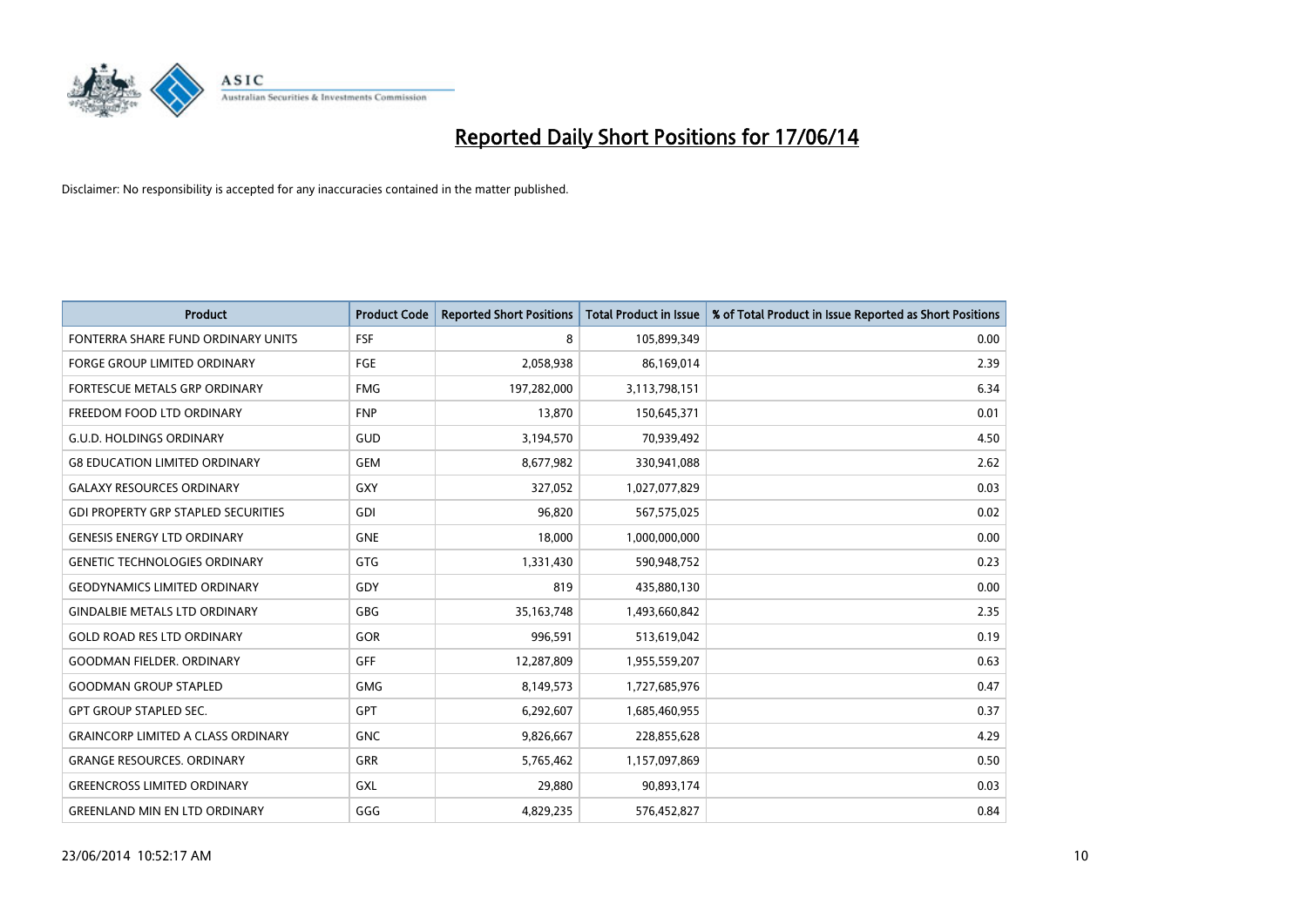

| <b>Product</b>                                   | <b>Product Code</b> | <b>Reported Short Positions</b> | <b>Total Product in Issue</b> | % of Total Product in Issue Reported as Short Positions |
|--------------------------------------------------|---------------------|---------------------------------|-------------------------------|---------------------------------------------------------|
| GREENLAND MIN EN LTD RIGHTS 26-JUN-14            | GGGR                | 486,160                         | 88,685,050                    | 0.55                                                    |
| <b>GROWTHPOINT PROPERTY ORD/UNIT STAPLED SEC</b> | GOZ                 | 425,608                         | 488,029,437                   | 0.09                                                    |
| <b>GRYPHON MINERALS LTD ORDINARY</b>             | GRY                 | 4,263,001                       | 401,011,505                   | 1.06                                                    |
| <b>GUILDFORD COAL LTD ORDINARY</b>               | <b>GUF</b>          | 2,847,598                       | 761,857,020                   | 0.37                                                    |
| <b>GUINNESS PEAT GROUP. CDI 1:1</b>              | <b>GPG</b>          | 1,925                           | 171,244,089                   | 0.00                                                    |
| <b>GWA GROUP LTD ORDINARY</b>                    | <b>GWA</b>          | 15,792,614                      | 306,533,770                   | 5.15                                                    |
| HANSEN TECHNOLOGIES ORDINARY                     | <b>HSN</b>          | 9,449                           | 161,209,642                   | 0.01                                                    |
| <b>HARVEY NORMAN ORDINARY</b>                    | <b>HVN</b>          | 60,954,403                      | 1,062,316,784                 | 5.74                                                    |
| <b>HENDERSON GROUP CDI 1:1</b>                   | <b>HGG</b>          | 1,752,834                       | 667,097,807                   | 0.26                                                    |
| HEA HOLDINGS LIMITED ORDINARY                    | <b>HFA</b>          | 3,809                           | 118,738,157                   | 0.00                                                    |
| HIGHLANDS PACIFIC ORDINARY                       | <b>HIG</b>          | 3,153                           | 854,261,346                   | 0.00                                                    |
| HILLGROVE RES LTD ORDINARY                       | <b>HGO</b>          | 372,398                         | 1,180,889,221                 | 0.03                                                    |
| <b>HILLS LTD ORDINARY</b>                        | <b>HIL</b>          | 148,084                         | 234,673,087                   | 0.06                                                    |
| HORIZON OIL LIMITED ORDINARY                     | <b>HZN</b>          | 68,089,948                      | 1,301,981,265                 | 5.23                                                    |
| <b>HOTEL PROPERTY STAPLED</b>                    | <b>HPI</b>          | 13,458                          | 132,870,000                   | 0.01                                                    |
| <b>IBUY GROUP LTD ORDINARY</b>                   | <b>IBY</b>          | 13,988                          | 426,069,834                   | 0.00                                                    |
| <b>ICAR ASIA LTD ORDINARY</b>                    | ICQ                 | 36,488                          | 122,287,174                   | 0.03                                                    |
| <b>ICON ENERGY LIMITED ORDINARY</b>              | <b>ICN</b>          | 27,075                          | 615,774,351                   | 0.00                                                    |
| <b>IINET LIMITED ORDINARY</b>                    | <b>IIN</b>          | 3,838,771                       | 161,238,847                   | 2.38                                                    |
| <b>ILUKA RESOURCES ORDINARY</b>                  | ILU                 | 40,609,137                      | 418,700,517                   | 9.70                                                    |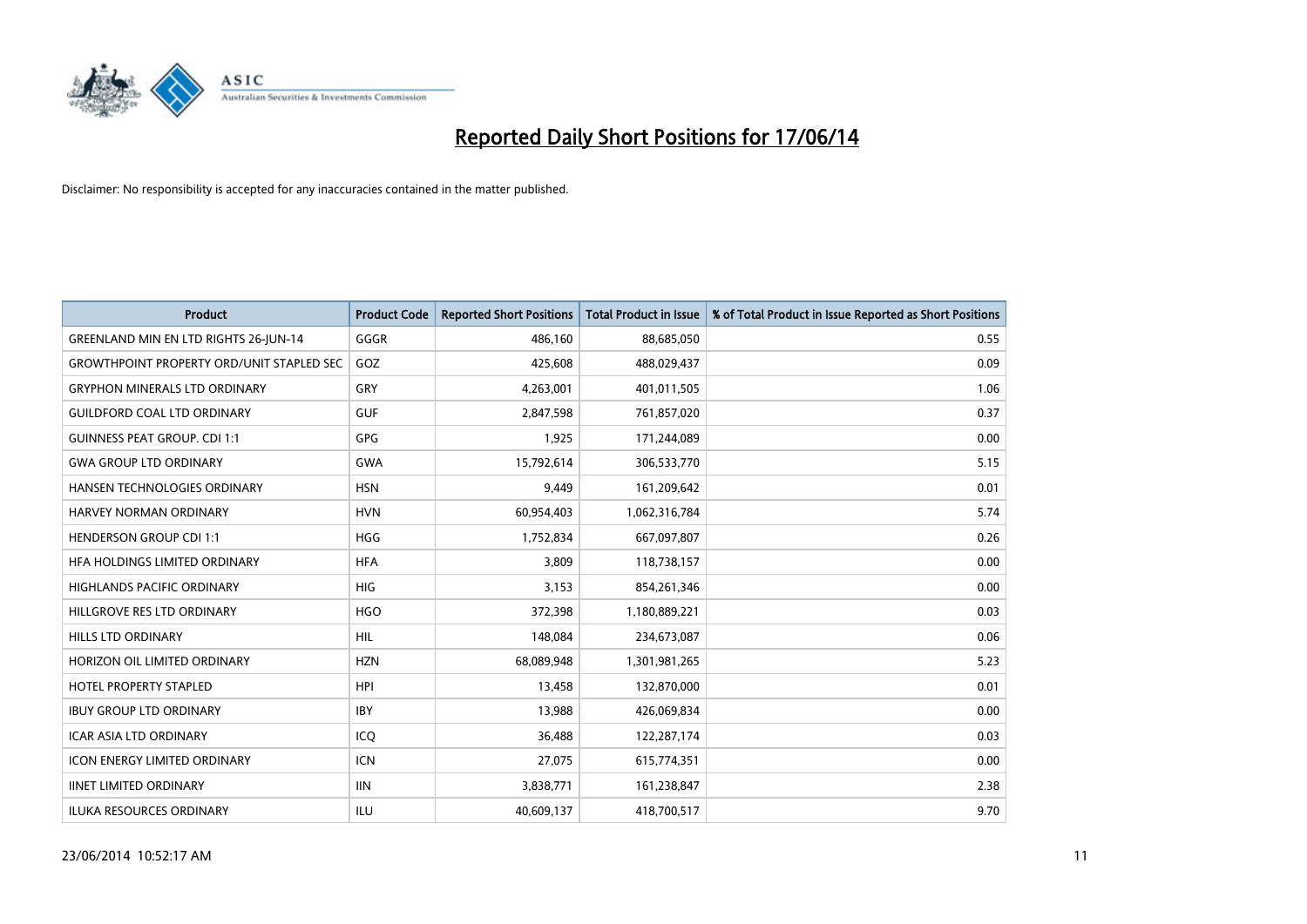

| <b>Product</b>                                  | <b>Product Code</b> | <b>Reported Short Positions</b> | <b>Total Product in Issue</b> | % of Total Product in Issue Reported as Short Positions |
|-------------------------------------------------|---------------------|---------------------------------|-------------------------------|---------------------------------------------------------|
| <b>IMDEX LIMITED ORDINARY</b>                   | <b>IMD</b>          | 4,356,024                       | 212,110,368                   | 2.05                                                    |
| <b>INCITEC PIVOT ORDINARY</b>                   | IPL                 | 25,635,701                      | 1,644,919,097                 | 1.56                                                    |
| <b>INDEPENDENCE GROUP ORDINARY</b>              | <b>IGO</b>          | 389,673                         | 233,323,905                   | 0.17                                                    |
| INDOCHINE MINING LTD ORDINARY                   | <b>IDC</b>          | 18,008                          | 1,095,830,301                 | 0.00                                                    |
| <b>INDOPHIL RESOURCES ORDINARY</b>              | <b>IRN</b>          | 153,051                         | 1,203,146,194                 | 0.01                                                    |
| <b>INDUSTRIA REIT STAPLED</b>                   | <b>IDR</b>          | 84,510                          | 125,000,001                   | 0.07                                                    |
| <b>INFIGEN ENERGY STAPLED SECURITIES</b>        | <b>IFN</b>          | 2,998,210                       | 764,993,434                   | 0.39                                                    |
| <b>INFOMEDIA LTD ORDINARY</b>                   | <b>IFM</b>          | 94,563                          | 306,766,855                   | 0.03                                                    |
| INGENIA GROUP STAPLED SECURITIES                | <b>INA</b>          | 2,265,249                       | 676,240,232                   | 0.33                                                    |
| INSURANCE AUSTRALIA ORDINARY                    | <b>IAG</b>          | 17,374,973                      | 2,341,618,048                 | 0.74                                                    |
| <b>INTREPID MINES ORDINARY</b>                  | <b>IAU</b>          | 4,882,786                       | 557,240,743                   | 0.88                                                    |
| <b>INVESTA OFFICE FUND STAPLED SECURITIES</b>   | <b>IOF</b>          | 524,491                         | 614,047,458                   | 0.09                                                    |
| <b>INVOCARE LIMITED ORDINARY</b>                | <b>IVC</b>          | 4,401,543                       | 110,030,298                   | 4.00                                                    |
| <b>IOOF HOLDINGS LTD ORDINARY</b>               | IFL                 | 2,571,606                       | 232,118,034                   | 1.11                                                    |
| <b>IPROPERTY GROUP LTD ORDINARY</b>             | <b>IPP</b>          | 1,726,081                       | 181,703,204                   | 0.95                                                    |
| <b>IRESS LIMITED ORDINARY</b>                   | <b>IRE</b>          | 3,681,421                       | 158,585,126                   | 2.32                                                    |
| <b>IRON ORE HOLDINGS ORDINARY</b>               | <b>IOH</b>          | 26,197                          | 161,174,005                   | 0.02                                                    |
| <b>ISELECT LTD ORDINARY</b>                     | <b>ISU</b>          | 348,167                         | 260,889,894                   | 0.13                                                    |
| <b>ISENTIA GROUP LTD ORDINARY</b>               | <b>ISD</b>          | 9,345                           | 200,000,001                   | 0.00                                                    |
| <b>IAMES HARDIE INDUST CHESS DEPOSITARY INT</b> | <b>IHX</b>          | 3,213,117                       | 445,559,924                   | 0.72                                                    |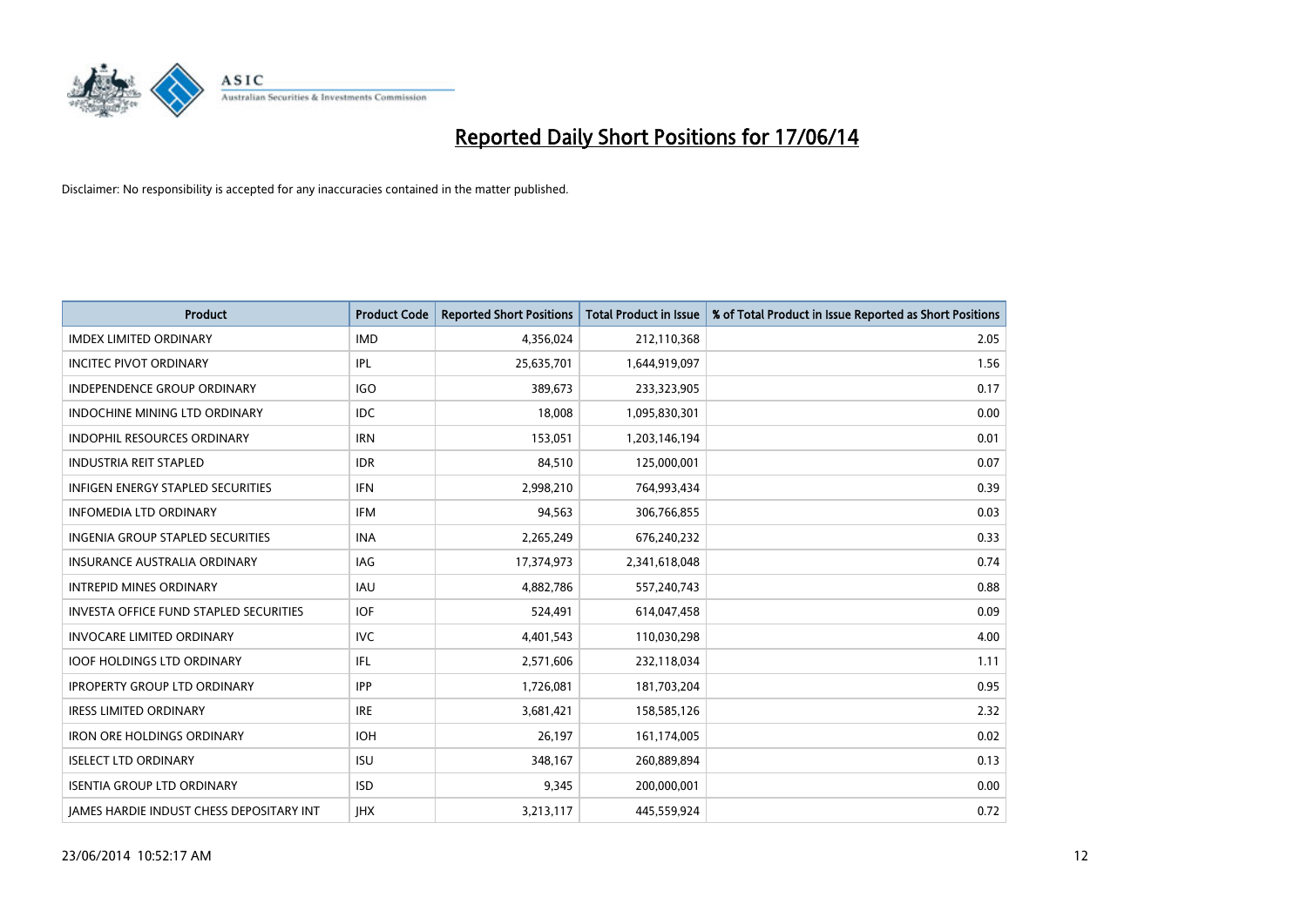

| <b>Product</b>                        | <b>Product Code</b> | <b>Reported Short Positions</b> | <b>Total Product in Issue</b> | % of Total Product in Issue Reported as Short Positions |
|---------------------------------------|---------------------|---------------------------------|-------------------------------|---------------------------------------------------------|
| <b>JAPARA HEALTHCARE LT ORDINARY</b>  | <b>IHC</b>          | 9,366,743                       | 262,500,000                   | 3.57                                                    |
| <b>JB HI-FI LIMITED ORDINARY</b>      | <b>JBH</b>          | 12,240,780                      | 100,385,400                   | 12.19                                                   |
| <b>KAGARA LTD ORDINARY</b>            | KZL                 | 4,528,204                       | 798,953,117                   | 0.57                                                    |
| KAROON GAS AUSTRALIA ORDINARY         | <b>KAR</b>          | 12,814,775                      | 255,841,581                   | 5.01                                                    |
| KATHMANDU HOLD LTD ORDINARY           | <b>KMD</b>          | 2,061,765                       | 200,633,469                   | 1.03                                                    |
| <b>KBL MINING LIMITED ORDINARY</b>    | <b>KBL</b>          | 1,820                           | 393,535,629                   | 0.00                                                    |
| KINGSGATE CONSOLID. ORDINARY          | <b>KCN</b>          | 5,017,289                       | 223,584,937                   | 2.24                                                    |
| KINGSROSE MINING LTD ORDINARY         | <b>KRM</b>          | 362,286                         | 358,611,493                   | 0.10                                                    |
| LEIGHTON HOLDINGS ORDINARY            | LEI                 | 7,224,630                       | 338,503,563                   | 2.13                                                    |
| LEND LEASE GROUP UNIT/ORD STAPLED     | <b>LLC</b>          | 5,670,658                       | 577,475,833                   | 0.98                                                    |
| LIQUEFIED NATURAL ORDINARY            | <b>LNG</b>          | 1,401,865                       | 387,436,269                   | 0.36                                                    |
| LYCOPODIUM LIMITED ORDINARY           | LYL                 | 1                               | 38,965,103                    | 0.00                                                    |
| LYNAS CORPORATION ORDINARY            | <b>LYC</b>          | 113,615,419                     | 2,333,661,566                 | 4.87                                                    |
| <b>M2 GRP LTD ORDINARY</b>            | <b>MTU</b>          | 17,537,870                      | 180,431,516                   | 9.72                                                    |
| <b>MACA LIMITED ORDINARY</b>          | <b>MLD</b>          | 86,898                          | 202,676,373                   | 0.04                                                    |
| MACMAHON HOLDINGS ORDINARY            | MAH                 | 163,372                         | 1,261,699,966                 | 0.01                                                    |
| MACO ATLAS ROADS GRP ORDINARY STAPLED | <b>MQA</b>          | 4,031,988                       | 487,230,540                   | 0.83                                                    |
| MACQUARIE GROUP LTD ORDINARY          | MQG                 | 1,395,127                       | 321,168,112                   | 0.43                                                    |
| MAGELLAN FIN GRP LTD ORDINARY         | <b>MFG</b>          | 2,619,732                       | 158,842,157                   | 1.65                                                    |
| <b>MATRIX C &amp; E LTD ORDINARY</b>  | <b>MCE</b>          | 2,767,740                       | 94,555,428                    | 2.93                                                    |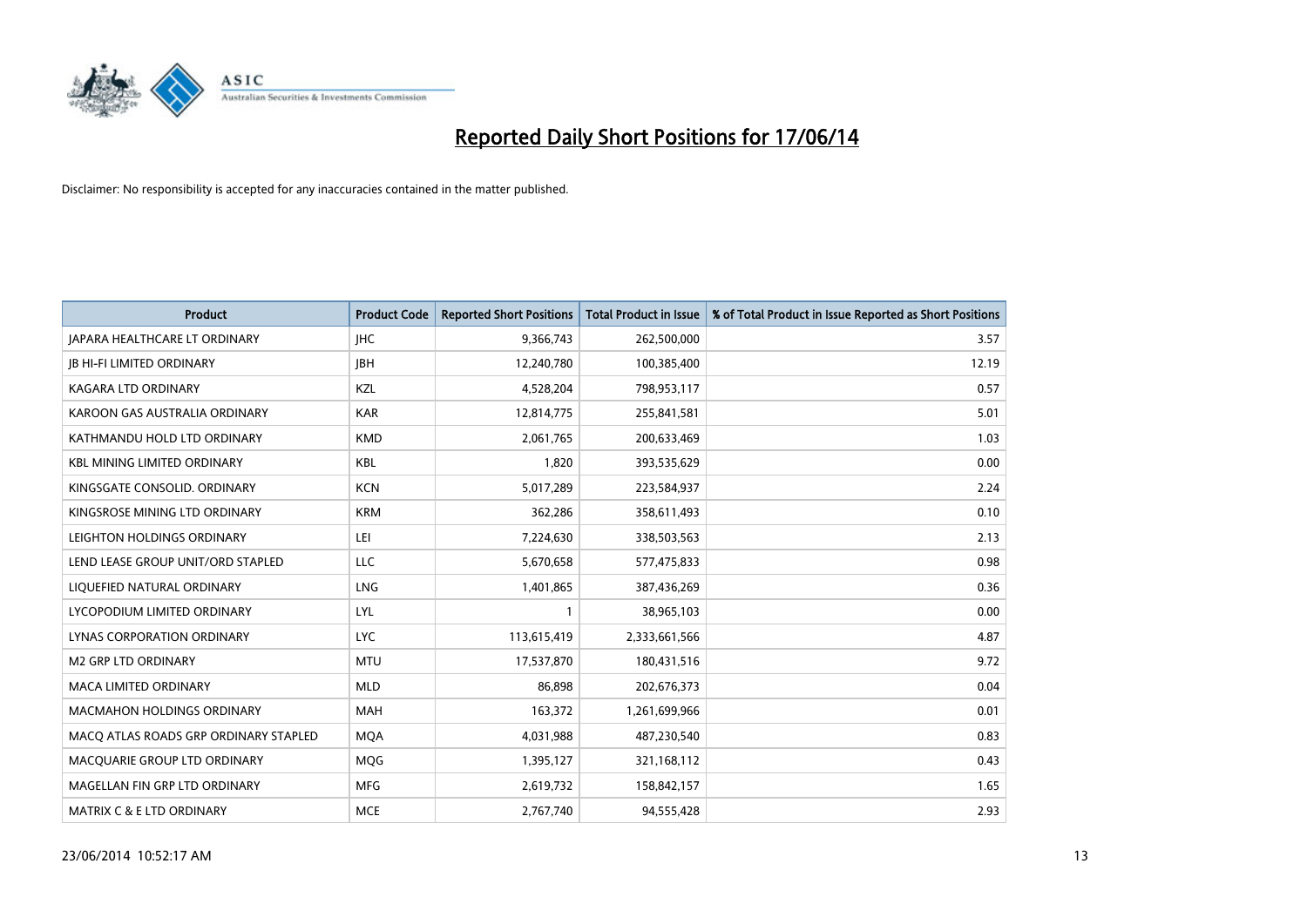

| <b>Product</b>                    | <b>Product Code</b> | <b>Reported Short Positions</b> | <b>Total Product in Issue</b> | % of Total Product in Issue Reported as Short Positions |
|-----------------------------------|---------------------|---------------------------------|-------------------------------|---------------------------------------------------------|
| <b>MAVERICK DRILLING ORDINARY</b> | <b>MAD</b>          | 5,427,469                       | 533,885,763                   | 1.02                                                    |
| MAXITRANS INDUSTRIES ORDINARY     | MXI                 | 445,850                         | 185,075,653                   | 0.24                                                    |
| MAYNE PHARMA LTD ORDINARY         | <b>MYX</b>          | 1,681,113                       | 586,651,477                   | 0.29                                                    |
| MCALEESE LTD ORDINARY             | <b>MCS</b>          | 3,244                           | 287,365,502                   | 0.00                                                    |
| MCMILLAN SHAKESPEARE ORDINARY     | <b>MMS</b>          | 452,822                         | 74,523,965                    | 0.61                                                    |
| MCPHERSON'S LTD ORDINARY          | <b>MCP</b>          | 130,391                         | 95,434,645                    | 0.14                                                    |
| MEDUSA MINING LTD ORDINARY        | <b>MML</b>          | 6,131,723                       | 207,794,301                   | 2.95                                                    |
| MELBOURNE IT LIMITED ORDINARY     | <b>MLB</b>          | 105,746                         | 92,944,392                    | 0.11                                                    |
| <b>MERMAID MARINE ORDINARY</b>    | <b>MRM</b>          | 5,378,125                       | 366,766,098                   | 1.47                                                    |
| MESOBLAST LIMITED ORDINARY        | <b>MSB</b>          | 20,237,275                      | 321,616,694                   | 6.29                                                    |
| METALS X LIMITED ORDINARY         | <b>MLX</b>          | 1,262,359                       | 1,655,386,110                 | 0.08                                                    |
| METCASH LIMITED ORDINARY          | <b>MTS</b>          | 96,141,483                      | 888,338,048                   | 10.82                                                   |
| METMINCO LIMITED ORDINARY         | <b>MNC</b>          | 142,147                         | 1,749,543,023                 | 0.01                                                    |
| MIGHTY RIVER POWER ORDINARY       | <b>MYT</b>          | 3,674,412                       | 1,400,012,517                 | 0.26                                                    |
| MINCOR RESOURCES NL ORDINARY      | <b>MCR</b>          | 34,975                          | 188,208,274                   | 0.02                                                    |
| MINERAL DEPOSITS ORDINARY         | <b>MDL</b>          | 911,768                         | 103,538,786                   | 0.88                                                    |
| MINERAL RESOURCES. ORDINARY       | <b>MIN</b>          | 11,967,609                      | 186,556,246                   | 6.42                                                    |
| MINT WIRELESS ORDINARY            | <b>MNW</b>          | 1,314,030                       | 450,872,395                   | 0.29                                                    |
| MIRABELA NICKEL LTD ORDINARY      | <b>MBN</b>          | 18,455,648                      | 876,801,147                   | 2.10                                                    |
| MIRVAC GROUP STAPLED SECURITIES   | <b>MGR</b>          | 9,485,682                       | 3,692,279,772                 | 0.26                                                    |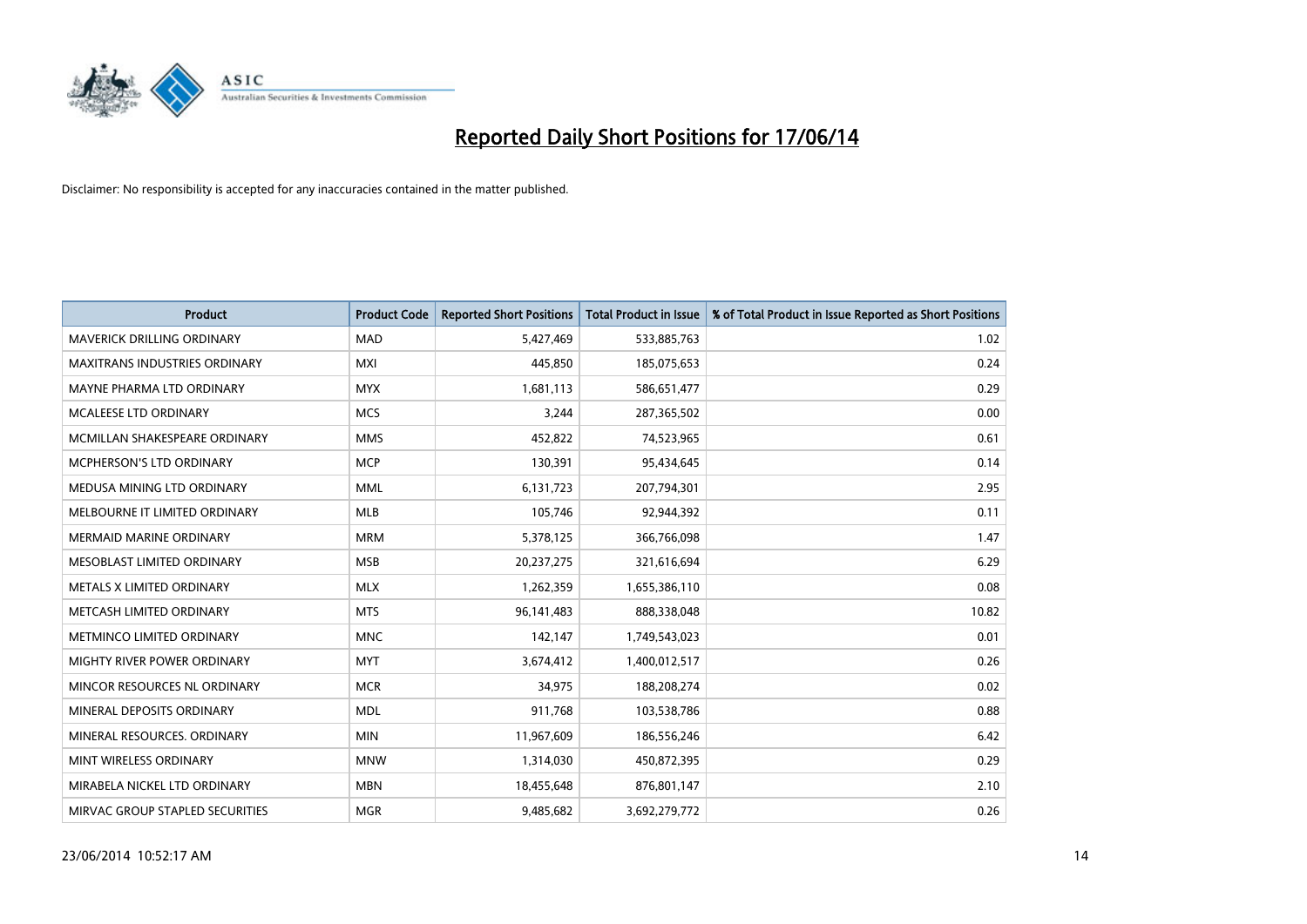

| <b>Product</b>                    | <b>Product Code</b> | <b>Reported Short Positions</b> | <b>Total Product in Issue</b> | % of Total Product in Issue Reported as Short Positions |
|-----------------------------------|---------------------|---------------------------------|-------------------------------|---------------------------------------------------------|
| MOLOPO ENERGY LTD ORDINARY        | <b>MPO</b>          | 242,623                         | 248,520,949                   | 0.10                                                    |
| MONADELPHOUS GROUP ORDINARY       | <b>MND</b>          | 11,661,459                      | 92,679,570                    | 12.58                                                   |
| MORTGAGE CHOICE LTD ORDINARY      | <b>MOC</b>          | 30,520                          | 123,780,387                   | 0.02                                                    |
| MOUNT GIBSON IRON ORDINARY        | <b>MGX</b>          | 14,122,669                      | 1,090,584,232                 | 1.29                                                    |
| MULTIPLEX SITES SITES             | <b>MXUPA</b>        | 1,725                           | 4,500,000                     | 0.04                                                    |
| MURCHISON METALS LTD ORDINARY     | <b>MMX</b>          | 215,291                         | 450,497,346                   | 0.05                                                    |
| <b>MYER HOLDINGS LTD ORDINARY</b> | <b>MYR</b>          | 59,667,043                      | 585,684,551                   | 10.19                                                   |
| <b>MYSTATE LIMITED ORDINARY</b>   | <b>MYS</b>          | 15,757                          | 87,261,995                    | 0.02                                                    |
| NANOSONICS LIMITED ORDINARY       | <b>NAN</b>          | 1,305,018                       | 263,798,826                   | 0.49                                                    |
| NATIONAL AUST, BANK ORDINARY      | <b>NAB</b>          | 8,776,835                       | 2,353,916,258                 | 0.37                                                    |
| NATIONAL STORAGE STAPLED          | <b>NSR</b>          | 266,409                         | 244,897,096                   | 0.11                                                    |
| NAVITAS LIMITED ORDINARY          | <b>NVT</b>          | 3,273,461                       | 375,712,581                   | 0.87                                                    |
| NEARMAP LTD ORDINARY              | <b>NEA</b>          | 308,422                         | 337,346,101                   | 0.09                                                    |
| NEON ENERGY LIMITED ORDINARY      | <b>NEN</b>          | 319,207                         | 553,037,848                   | 0.06                                                    |
| NEUREN PHARMACEUT, ORDINARY       | <b>NEU</b>          | 225,038                         | 1,552,012,026                 | 0.01                                                    |
| NEW HOPE CORPORATION ORDINARY     | <b>NHC</b>          | 1,298,967                       | 830,933,112                   | 0.16                                                    |
| NEWCREST MINING ORDINARY          | <b>NCM</b>          | 12,137,796                      | 766,510,971                   | 1.58                                                    |
| NEWS CORP A NON-VOTING CDI        | <b>NWSLV</b>        | 396,519                         | 3,111,659                     | 12.74                                                   |
| NEWS CORP B VOTING CDI            | <b>NWS</b>          | 2,189,823                       | 21,481,870                    | 10.19                                                   |
| NEWSAT LIMITED ORDINARY           | <b>NWT</b>          | 6,749,501                       | 612,199,841                   | 1.10                                                    |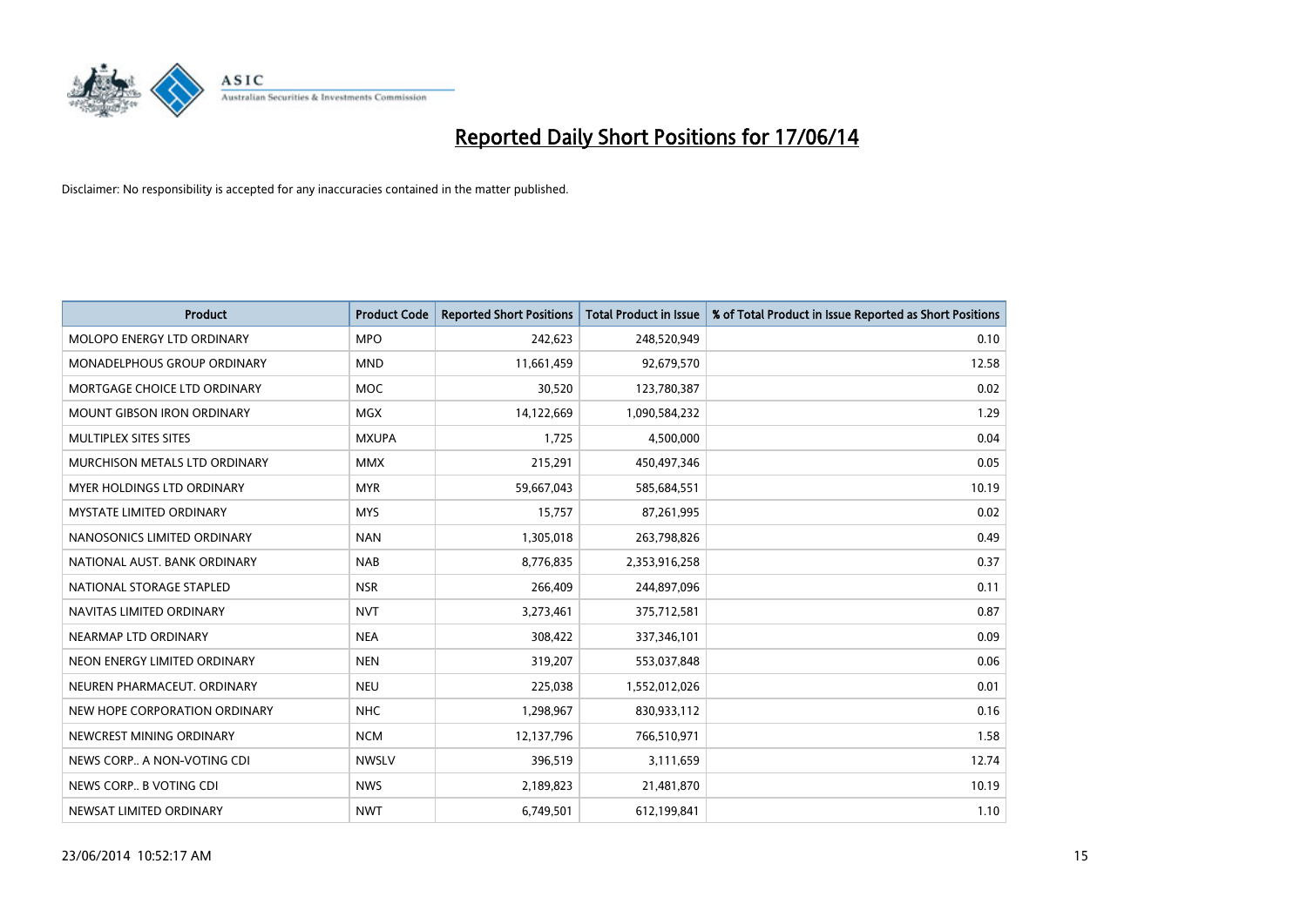

| <b>Product</b>                        | <b>Product Code</b> | <b>Reported Short Positions</b> | <b>Total Product in Issue</b> | % of Total Product in Issue Reported as Short Positions |
|---------------------------------------|---------------------|---------------------------------|-------------------------------|---------------------------------------------------------|
| NEXTDC LIMITED ORDINARY               | <b>NXT</b>          | 15,509,522                      | 193,154,486                   | 8.03                                                    |
| NEXUS ENERGY LIMITED ORDINARY         | <b>NXS</b>          | 934,652                         | 1,330,219,459                 | 0.07                                                    |
| NIB HOLDINGS LIMITED ORDINARY         | <b>NHF</b>          | 1,914,345                       | 439,004,182                   | 0.44                                                    |
| NICK SCALI LIMITED ORDINARY           | <b>NCK</b>          | 1                               | 81,000,000                    | 0.00                                                    |
| NIDO PETROLEUM ORDINARY               | <b>NDO</b>          | 47,402                          | 2,048,317,635                 | 0.00                                                    |
| NINE ENTERTAINMENT ORDINARY           | <b>NEC</b>          | 8,636,566                       | 940,295,023                   | 0.92                                                    |
| NOBLE MINERAL RES ORDINARY            | <b>NMG</b>          | 2,365,726                       | 666,397,952                   | 0.36                                                    |
| NORTHERN IRON LTD ORDINARY            | <b>NFE</b>          | 20,000                          | 484,405,314                   | 0.00                                                    |
| NORTHERN STAR ORDINARY                | <b>NST</b>          | 1,981,776                       | 578,591,915                   | 0.34                                                    |
| NOVOGEN LIMITED ORDINARY              | <b>NRT</b>          | 114,793                         | 168,557,834                   | 0.07                                                    |
| NRW HOLDINGS LIMITED ORDINARY         | <b>NWH</b>          | 14,356,441                      | 278,888,011                   | 5.15                                                    |
| NUCOAL RESOURCES LTD ORDINARY         | <b>NCR</b>          | 1                               | 768,612,354                   | 0.00                                                    |
| NUFARM LIMITED ORDINARY               | <b>NUF</b>          | 15,629,379                      | 264,021,627                   | 5.92                                                    |
| NUPLEX INDUSTRIES ORDINARY            | <b>NPX</b>          | 1,000                           | 198,125,827                   | 0.00                                                    |
| <b>OAKTON LIMITED ORDINARY</b>        | <b>OKN</b>          | 1,443                           | 89,990,235                    | 0.00                                                    |
| OCEANAGOLD CORP. CHESS DEPOSITARY INT | <b>OGC</b>          | 2,756,038                       | 300,567,377                   | 0.92                                                    |
| OCEANIA CAPITAL LTD ORDINARY          | <b>OCP</b>          | 1                               | 35,307,209                    | 0.00                                                    |
| OIL SEARCH LTD ORDINARY               | OSH                 | 13,225,576                      | 1,519,022,225                 | 0.87                                                    |
| OM HOLDINGS LIMITED ORDINARY          | <b>OMH</b>          | 812,873                         | 733,423,337                   | 0.11                                                    |
| ORICA LIMITED ORDINARY                | ORI                 | 10,445,824                      | 370,924,362                   | 2.82                                                    |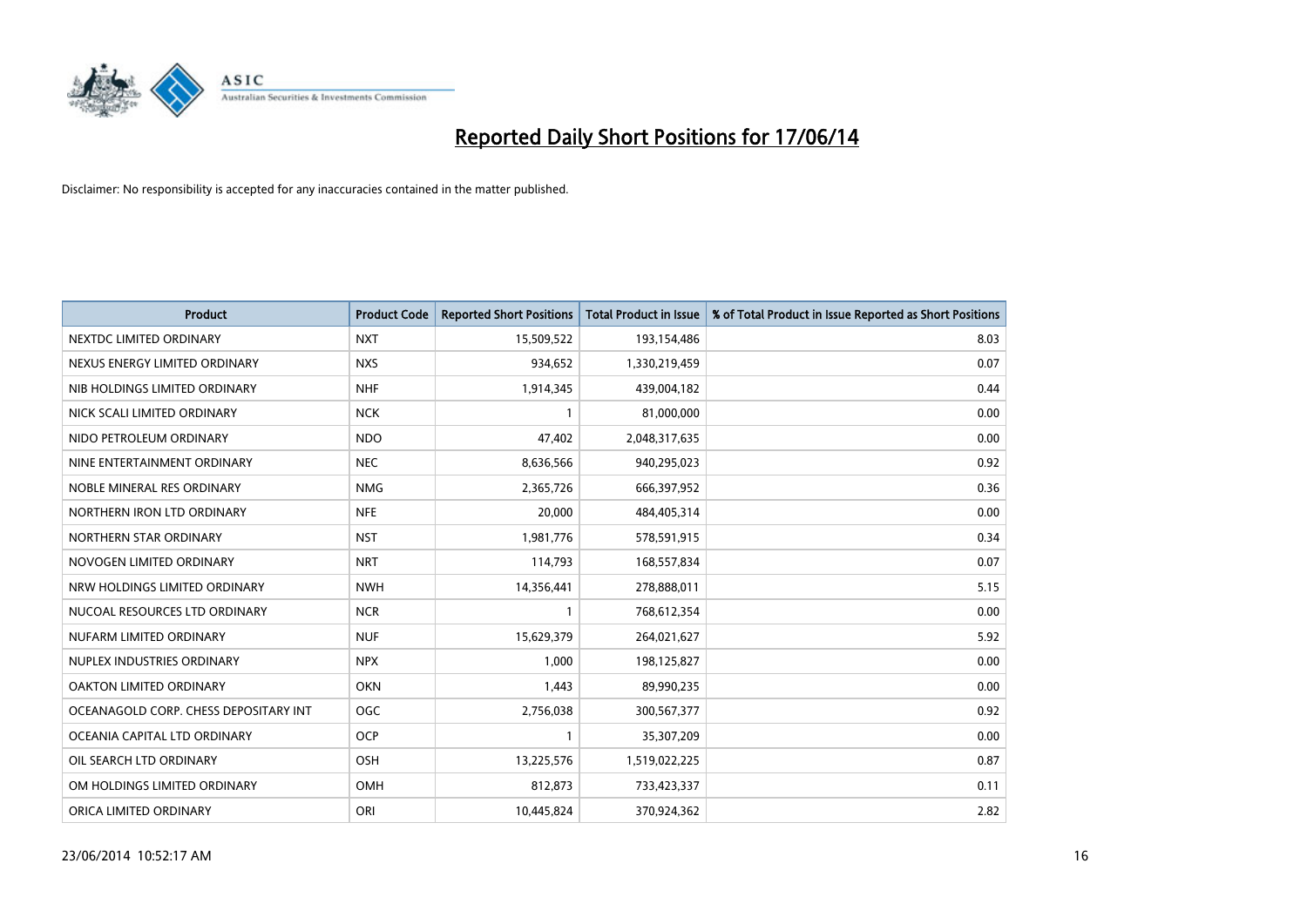

| <b>Product</b>                | <b>Product Code</b> | <b>Reported Short Positions</b> | <b>Total Product in Issue</b> | % of Total Product in Issue Reported as Short Positions |
|-------------------------------|---------------------|---------------------------------|-------------------------------|---------------------------------------------------------|
| ORIGIN ENERGY ORDINARY        | <b>ORG</b>          | 7,529,016                       | 1,103,645,753                 | 0.68                                                    |
| OROCOBRE LIMITED ORDINARY     | <b>ORE</b>          | 2,086,984                       | 132,041,911                   | 1.58                                                    |
| ORORA LIMITED ORDINARY        | <b>ORA</b>          | 1,356,692                       | 1,206,684,923                 | 0.11                                                    |
| OROTONGROUP LIMITED ORDINARY  | ORL                 | 223,429                         | 40,880,902                    | 0.55                                                    |
| OTTO ENERGY LIMITED ORDINARY  | <b>OEL</b>          | 269,082                         | 1,151,790,071                 | 0.02                                                    |
| <b>OZ MINERALS ORDINARY</b>   | <b>OZL</b>          | 16,705,921                      | 303,470,022                   | 5.50                                                    |
| OZFOREX GROUP LTD ORDINARY    | <b>OFX</b>          | 6,840,784                       | 240,000,000                   | 2.85                                                    |
| PACIFIC BRANDS ORDINARY       | <b>PBG</b>          | 20,010,767                      | 917,226,291                   | 2.18                                                    |
| PACT GROUP HLDGS LTD ORDINARY | <b>PGH</b>          | 2,926,262                       | 294,097,961                   | 0.99                                                    |
| PALADIN ENERGY LTD ORDINARY   | <b>PDN</b>          | 99,298,244                      | 964, 367, 284                 | 10.30                                                   |
| PANAUST LIMITED ORDINARY      | <b>PNA</b>          | 518,671                         | 635,580,654                   | 0.08                                                    |
| PANORAMIC RESOURCES ORDINARY  | PAN                 | 1,112,736                       | 322,275,824                   | 0.35                                                    |
| PANTERRA GOLD LTD ORDINARY    | PGI                 | $\mathbf{1}$                    | 773,281,012                   | 0.00                                                    |
| PAPERLINX LIMITED ORDINARY    | <b>PPX</b>          | 44,770                          | 665, 181, 261                 | 0.01                                                    |
| PAPILLON RES LTD ORDINARY     | PIR                 | 9,775,507                       | 341,794,210                   | 2.86                                                    |
| PATTIES FOODS LTD ORDINARY    | PFL                 |                                 | 139,144,338                   | 0.00                                                    |
| PEET LIMITED ORDINARY         | <b>PPC</b>          | 76,608                          | 433,389,348                   | 0.02                                                    |
| PERPETUAL LIMITED ORDINARY    | PPT                 | 1,333,080                       | 46,574,426                    | 2.86                                                    |
| PERSEUS MINING LTD ORDINARY   | PRU                 | 12,059,025                      | 526,656,401                   | 2.29                                                    |
| PHARMAXIS LTD ORDINARY        | <b>PXS</b>          | 408,118                         | 309,514,849                   | 0.13                                                    |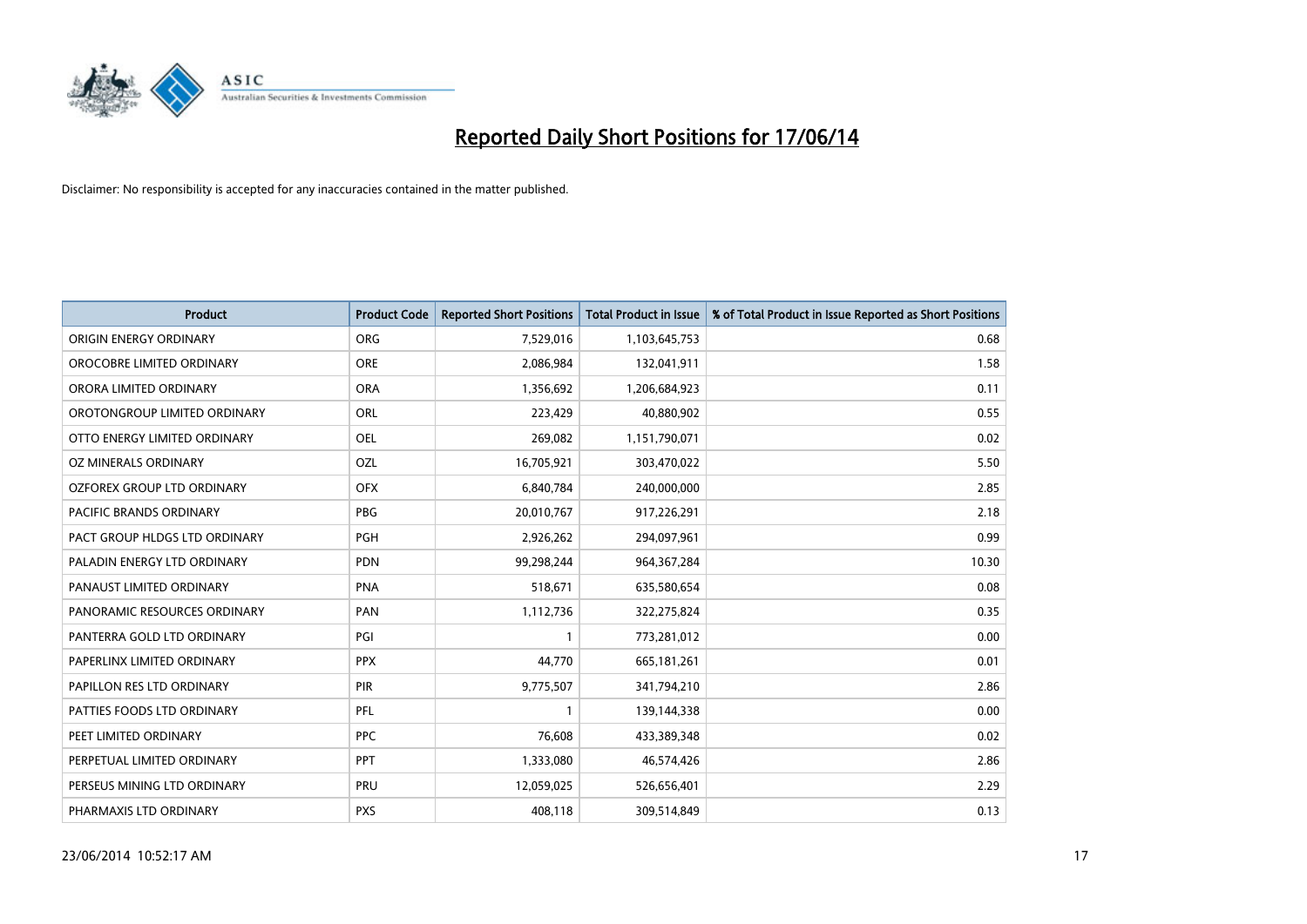

| <b>Product</b>                      | <b>Product Code</b> | <b>Reported Short Positions</b> | <b>Total Product in Issue</b> | % of Total Product in Issue Reported as Short Positions |
|-------------------------------------|---------------------|---------------------------------|-------------------------------|---------------------------------------------------------|
| PLATINUM ASSET ORDINARY             | <b>PTM</b>          | 883,048                         | 580,336,142                   | 0.15                                                    |
| PLATINUM AUSTRALIA ORDINARY         | PLA                 | 836,027                         | 504,968,043                   | 0.17                                                    |
| PLATINUM CAPITAL LTD ORDINARY       | <b>PMC</b>          | 2,275                           | 231,071,933                   | 0.00                                                    |
| PMP LIMITED ORDINARY                | <b>PMP</b>          | 1,584,873                       | 323,781,124                   | 0.49                                                    |
| PRANA BIOTECHNOLOGY ORDINARY        | PBT                 | 2,848,149                       | 488,646,960                   | 0.58                                                    |
| PREMIER INVESTMENTS ORDINARY        | <b>PMV</b>          | 125,961                         | 155,714,874                   | 0.08                                                    |
| PRIMA BIOMED LTD ORDINARY           | <b>PRR</b>          | 272,800                         | 1,228,709,341                 | 0.02                                                    |
| PRIMARY HEALTH CARE ORDINARY        | PRY                 | 16,247,817                      | 505,659,944                   | 3.21                                                    |
| PRIME MEDIA GRP LTD ORDINARY        | <b>PRT</b>          | 2,061,973                       | 366,330,303                   | 0.56                                                    |
| PROGRAMMED ORDINARY                 | <b>PRG</b>          | 263,211                         | 118,253,992                   | 0.22                                                    |
| <b>QANTAS AIRWAYS ORDINARY</b>      | QAN                 | 78,228,830                      | 2,196,330,250                 | 3.56                                                    |
| <b>OBE INSURANCE GROUP ORDINARY</b> | <b>OBE</b>          | 4,546,816                       | 1,277,602,695                 | 0.36                                                    |
| ORXPHARMA LTD ORDINARY              | QRX                 | 30,000                          | 164,190,969                   | 0.02                                                    |
| <b>QUBE HOLDINGS LTD ORDINARY</b>   | <b>QUB</b>          | 21,626,675                      | 1,051,172,929                 | 2.06                                                    |
| RAMELIUS RESOURCES ORDINARY         | <b>RMS</b>          | 11,999                          | 365,740,380                   | 0.00                                                    |
| RAMSAY HEALTH CARE ORDINARY         | <b>RHC</b>          | 1,341,093                       | 202,081,252                   | 0.66                                                    |
| <b>RCG CORPORATION LTD ORDINARY</b> | <b>RCG</b>          | 130,463                         | 263,808,625                   | 0.05                                                    |
| <b>RCR TOMLINSON ORDINARY</b>       | <b>RCR</b>          | 547,328                         | 136,989,238                   | 0.40                                                    |
| <b>REA GROUP ORDINARY</b>           | <b>REA</b>          | 1,160,487                       | 131,714,699                   | 0.88                                                    |
| RECALL HOLDINGS LTD ORDINARY        | <b>REC</b>          | 4,163,736                       | 312,836,448                   | 1.33                                                    |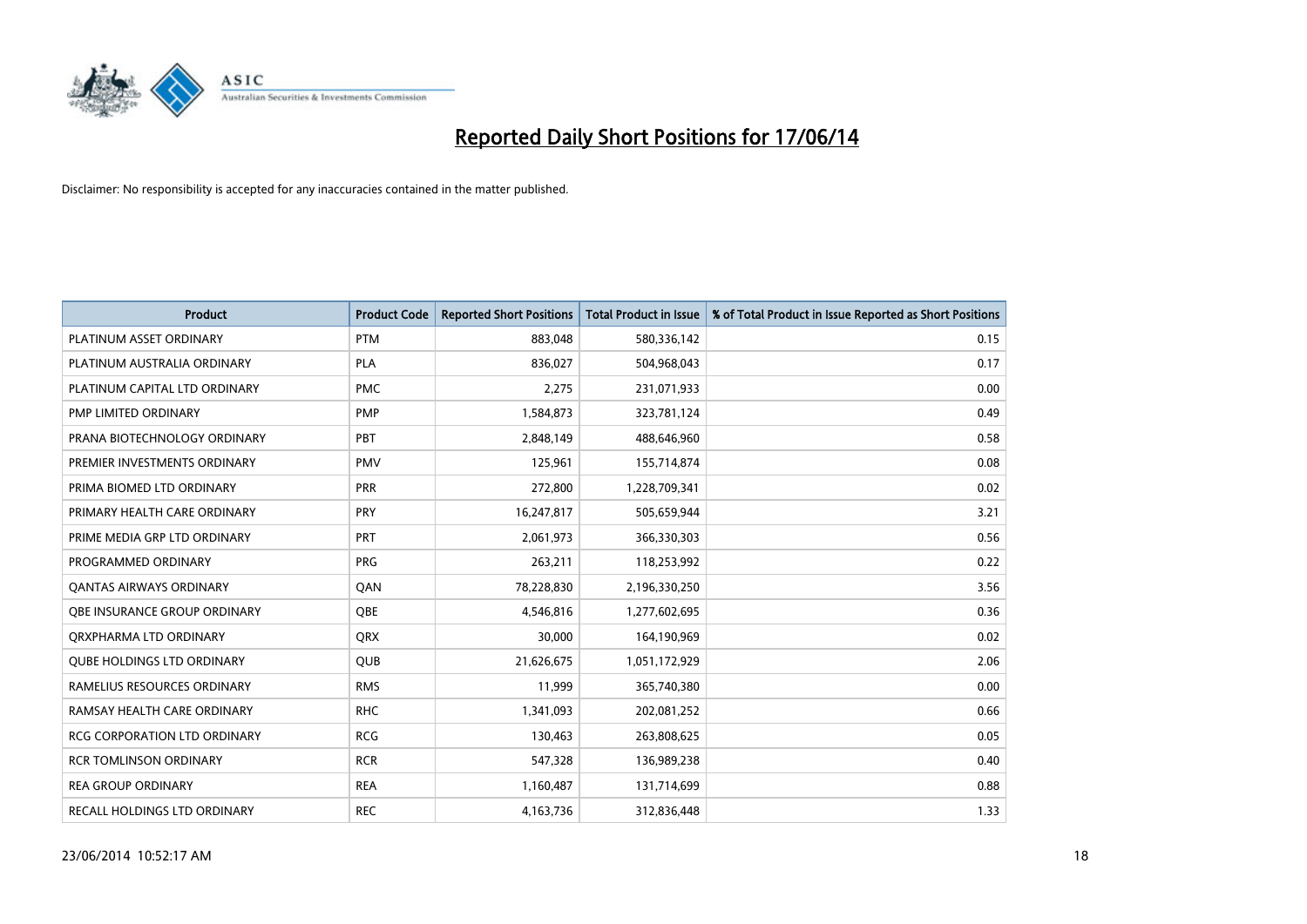

| <b>Product</b>                      | <b>Product Code</b> | <b>Reported Short Positions</b> | <b>Total Product in Issue</b> | % of Total Product in Issue Reported as Short Positions |
|-------------------------------------|---------------------|---------------------------------|-------------------------------|---------------------------------------------------------|
| <b>RECKON LIMITED ORDINARY</b>      | <b>RKN</b>          | 1,329,683                       | 126,913,066                   | 1.05                                                    |
| <b>RED 5 LIMITED ORDINARY</b>       | <b>RED</b>          | 178,726                         | 759,451,008                   | 0.02                                                    |
| <b>RED FORK ENERGY ORDINARY</b>     | <b>RFE</b>          | 1,814,999                       | 501,051,719                   | 0.36                                                    |
| REDBANK ENERGY LTD ORDINARY         | <b>AEJ</b>          | 13                              | 786,287                       | 0.00                                                    |
| REECE AUSTRALIA LTD. ORDINARY       | <b>REH</b>          | 16                              | 99,600,000                    | 0.00                                                    |
| REED RESOURCES LTD ORDINARY         | <b>RDR</b>          | 1,015                           | 523,453,895                   | 0.00                                                    |
| <b>REGIS RESOURCES ORDINARY</b>     | <b>RRL</b>          | 28,801,487                      | 499,744,095                   | 5.76                                                    |
| RESMED INC CDI 10:1                 | <b>RMD</b>          | 37,355,711                      | 1,402,915,440                 | 2.66                                                    |
| <b>RESOLUTE MINING ORDINARY</b>     | <b>RSG</b>          | 9,913,664                       | 641,189,223                   | 1.55                                                    |
| <b>RESOURCE GENERATION ORDINARY</b> | <b>RES</b>          | 1,220                           | 581,380,338                   | 0.00                                                    |
| RETAIL FOOD GROUP ORDINARY          | <b>RFG</b>          | 5,397,477                       | 144,868,508                   | 3.73                                                    |
| REX MINERALS LIMITED ORDINARY       | <b>RXM</b>          | 662,132                         | 220,519,784                   | 0.30                                                    |
| RIO TINTO LIMITED ORDINARY          | <b>RIO</b>          | 5,366,454                       | 435,758,720                   | 1.23                                                    |
| ROC OIL COMPANY ORDINARY            | <b>ROC</b>          | 5,528,866                       | 687,618,400                   | 0.80                                                    |
| ROYAL WOLF HOLDINGS ORDINARY        | <b>RWH</b>          | 192,532                         | 100,387,052                   | 0.19                                                    |
| RUBIK FINANCIAL LTD. ORDINARY       | RFL                 | 41,052                          | 340,999,914                   | 0.01                                                    |
| RUM JUNGLE RES ORDINARY             | <b>RUM</b>          | 7,500,000                       | 385,504,597                   | 1.95                                                    |
| <b>RURALCO HOLDINGS ORDINARY</b>    | <b>RHL</b>          | 51,015                          | 77,291,069                    | 0.07                                                    |
| RXP SERVICES LTD ORDINARY           | <b>RXP</b>          | 50,000                          | 133,028,367                   | 0.04                                                    |
| SAI GLOBAL LIMITED ORDINARY         | SAI                 | 2,184,341                       | 210,815,541                   | 1.04                                                    |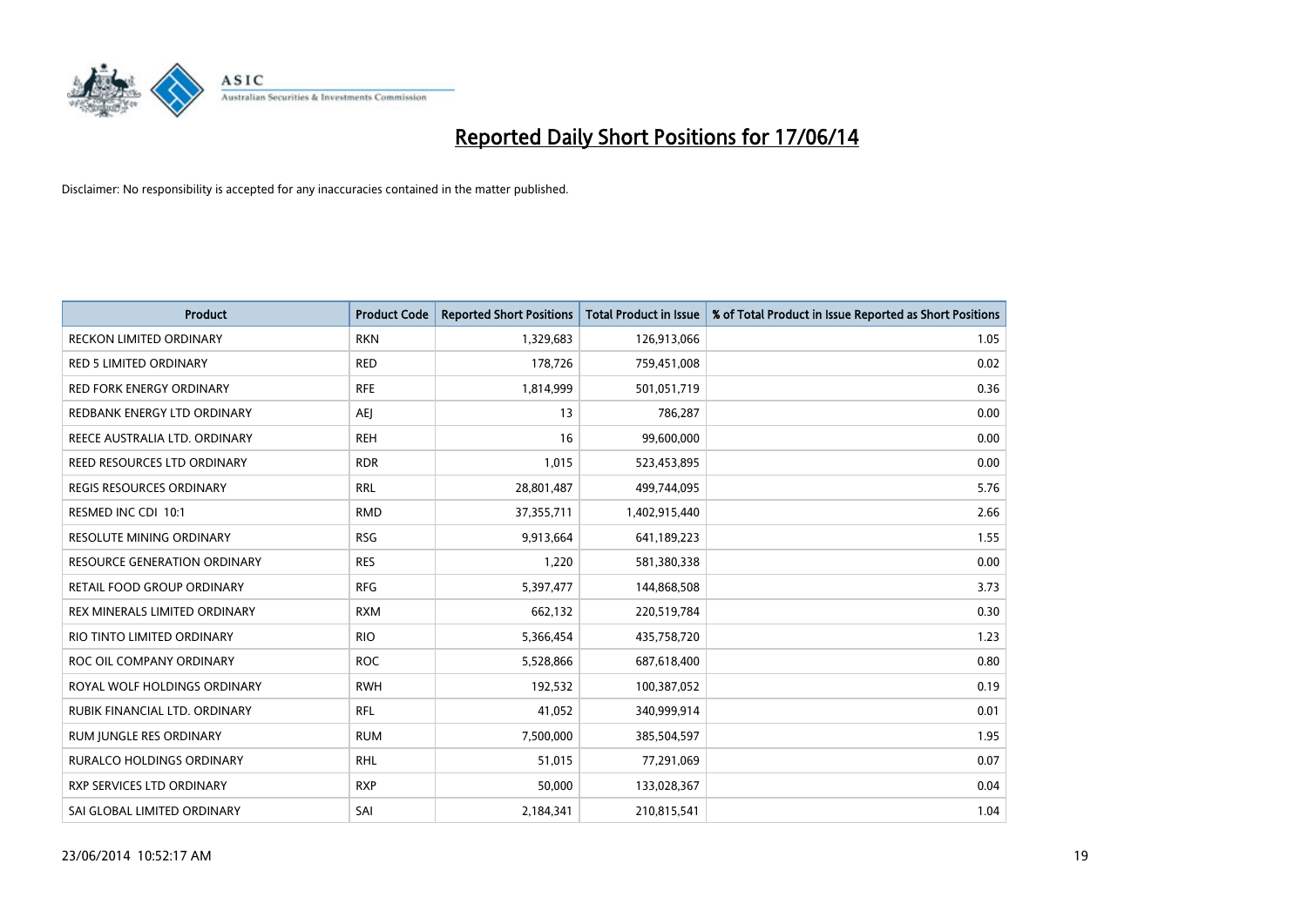

| <b>Product</b>                        | <b>Product Code</b> | <b>Reported Short Positions</b> | <b>Total Product in Issue</b> | % of Total Product in Issue Reported as Short Positions |
|---------------------------------------|---------------------|---------------------------------|-------------------------------|---------------------------------------------------------|
| SALMAT LIMITED ORDINARY               | <b>SLM</b>          | 54                              | 159,812,799                   | 0.00                                                    |
| SAMSON OIL & GAS LTD ORDINARY         | SSN                 | 18,868,960                      | 2,837,756,933                 | 0.66                                                    |
| SANDFIRE RESOURCES ORDINARY           | <b>SFR</b>          | 1,654,689                       | 155,640,968                   | 1.06                                                    |
| <b>SANTOS LTD ORDINARY</b>            | <b>STO</b>          | 6,308,725                       | 975,333,205                   | 0.65                                                    |
| SARACEN MINERAL ORDINARY              | <b>SAR</b>          | 1,570,855                       | 792,784,738                   | 0.20                                                    |
| SCA PROPERTY GROUP STAPLED SECURITIES | SCP                 | 41,174,823                      | 648,628,320                   | 6.35                                                    |
| SEDGMAN LIMITED ORDINARY              | <b>SDM</b>          | 2,461,648                       | 227,059,277                   | 1.08                                                    |
| SEEK LIMITED ORDINARY                 | <b>SEK</b>          | 9,590,580                       | 340,384,875                   | 2.82                                                    |
| SELECT HARVESTS ORDINARY              | SHV                 | 77,531                          | 57,999,427                    | 0.13                                                    |
| SENEX ENERGY LIMITED ORDINARY         | <b>SXY</b>          | 8,666,892                       | 1,145,113,917                 | 0.76                                                    |
| SERVCORP LIMITED ORDINARY             | SRV                 | 8,875                           | 98,432,275                    | 0.01                                                    |
| SERVICE STREAM ORDINARY               | <b>SSM</b>          | 30                              | 386,389,873                   | 0.00                                                    |
| SEVEN GROUP HOLDINGS ORDINARY         | <b>SVW</b>          | 433,650                         | 305,294,332                   | 0.14                                                    |
| SEVEN WEST MEDIA LTD ORDINARY         | SWM                 | 3,996,117                       | 999,160,872                   | 0.40                                                    |
| SEYMOUR WHYTE LTD ORDINARY            | SWL                 | 1.753                           | 87,647,595                    | 0.00                                                    |
| SG FLEET GROUP LTD ORDINARY           | SGF                 | 5,144                           | 242,691,826                   | 0.00                                                    |
| SIGMA PHARMACEUTICAL ORDINARY         | <b>SIP</b>          | 16,036,443                      | 1,112,511,644                 | 1.44                                                    |
| SILEX SYSTEMS ORDINARY                | <b>SLX</b>          | 3,274,325                       | 170,367,734                   | 1.92                                                    |
| SILVER CHEF LIMITED ORDINARY          | SIV                 | 87,563                          | 29,333,629                    | 0.30                                                    |
| SILVER LAKE RESOURCE ORDINARY         | <b>SLR</b>          | 22,873,681                      | 503,233,971                   | 4.55                                                    |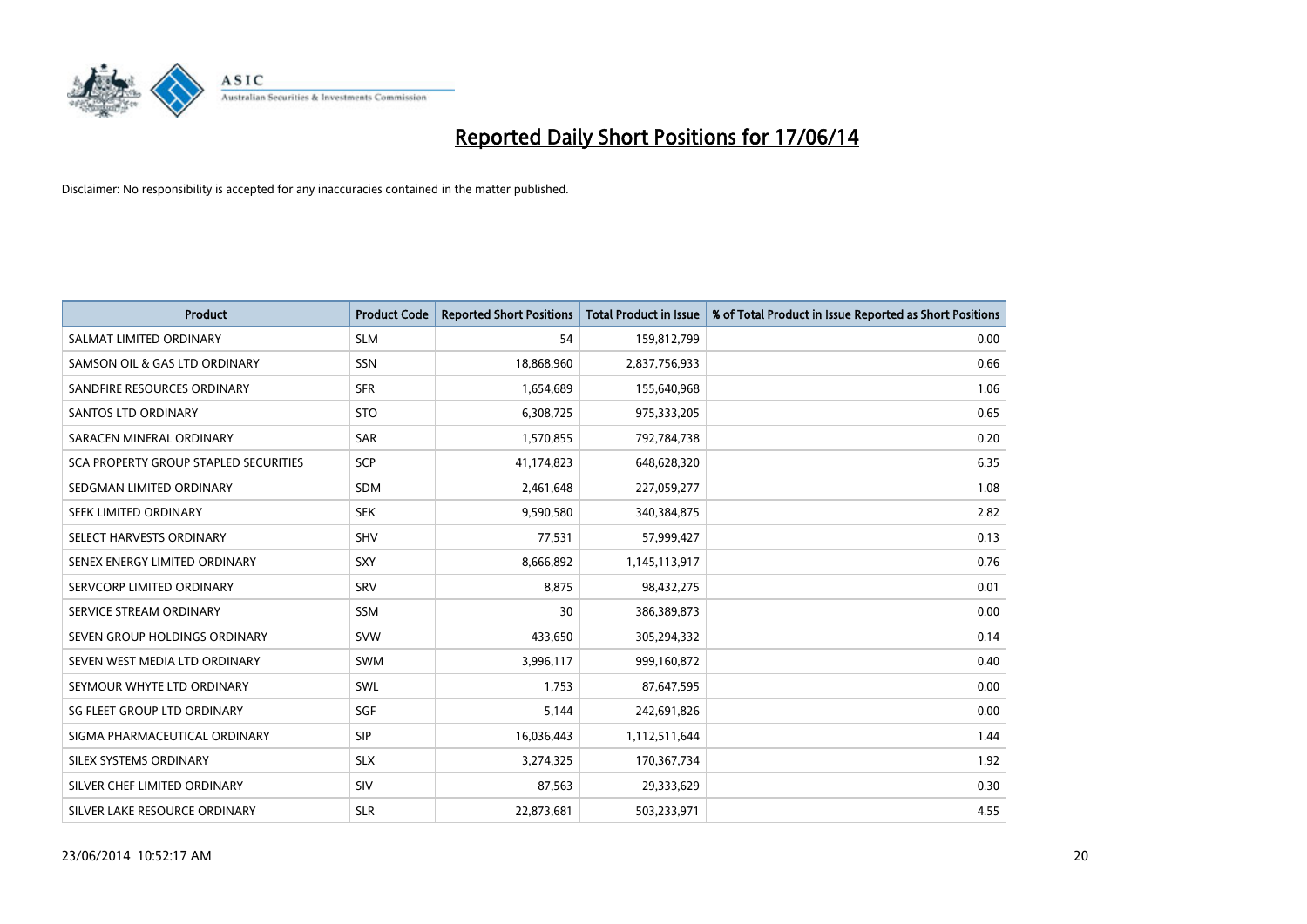

| <b>Product</b>                           | <b>Product Code</b> | <b>Reported Short Positions</b> | <b>Total Product in Issue</b> | % of Total Product in Issue Reported as Short Positions |
|------------------------------------------|---------------------|---------------------------------|-------------------------------|---------------------------------------------------------|
| SIMS METAL MGMT LTD ORDINARY             | SGM                 | 12,745,353                      | 204,601,321                   | 6.23                                                    |
| SINGAPORE TELECOMM. CHESS DEPOSITARY INT | SGT                 | 13,008,262                      | 138,054,754                   | 9.42                                                    |
| SINO GAS ENERGY ORDINARY                 | <b>SEH</b>          | 2,676,556                       | 1,530,457,040                 | 0.17                                                    |
| SIRIUS RESOURCES NL ORDINARY             | <b>SIR</b>          | 12,579,473                      | 262,030,167                   | 4.80                                                    |
| SIRTEX MEDICAL ORDINARY                  | <b>SRX</b>          | 113,086                         | 56,108,439                    | 0.20                                                    |
| SKILLED GROUP LTD ORDINARY               | <b>SKE</b>          | 1,551,321                       | 235,254,496                   | 0.66                                                    |
| <b>SKY NETWORK ORDINARY</b>              | <b>SKT</b>          | 82,620                          | 389,139,785                   | 0.02                                                    |
| SKYCITY ENT GRP LTD ORDINARY             | <b>SKC</b>          | 197,967                         | 582,088,094                   | 0.03                                                    |
| <b>SLATER &amp; GORDON ORDINARY</b>      | SGH                 | 7,007,893                       | 204,338,625                   | 3.43                                                    |
| SMS MANAGEMENT, ORDINARY                 | <b>SMX</b>          | 3,259,400                       | 70,099,763                    | 4.65                                                    |
| SONIC HEALTHCARE ORDINARY                | <b>SHL</b>          | 3,007,187                       | 400,811,556                   | 0.75                                                    |
| SOUL PATTINSON (W.H) ORDINARY            | SOL                 | 6,014                           | 239,395,320                   | 0.00                                                    |
| SOUTH BOULDER MINES ORDINARY             | <b>STB</b>          | 1                               | 129,277,826                   | 0.00                                                    |
| SP AUSNET STAPLED SECURITIES             | SPN                 | 40,125,724                      | 3,386,607,080                 | 1.18                                                    |
| SPARK INFRASTRUCTURE STAPLED US PROHIBT. | SKI                 | 15,435,659                      | 1,440,370,628                 | 1.07                                                    |
| SPDR 200 FUND ETF UNITS                  | <b>STW</b>          | 11,206                          | 45,726,368                    | 0.02                                                    |
| SPDR 200 RESOURCES ETF UNITS             | <b>OZR</b>          | 188                             | 1,601,962                     | 0.01                                                    |
| SPDR SMALL ORDS ETF UNITS                | SSO                 | 6,532                           | 801,304                       | 0.82                                                    |
| SPECIALTY FASHION ORDINARY               | <b>SFH</b>          | 2,229                           | 192,236,121                   | 0.00                                                    |
| SPOTLESS GRP HLD LTD ORDINARY            | <b>SPO</b>          | 10,337,728                      | 1,098,290,178                 | 0.94                                                    |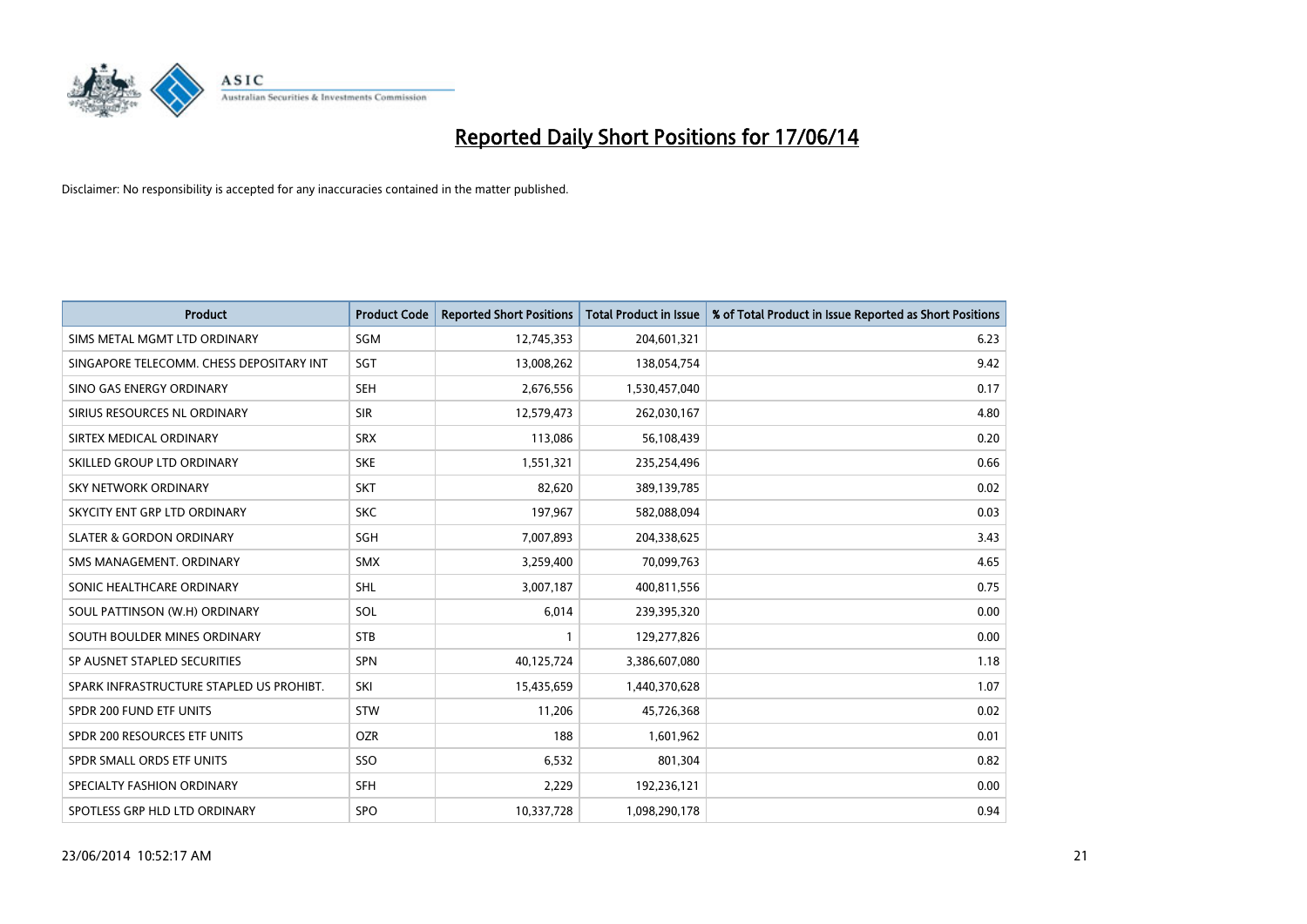

| <b>Product</b>                   | <b>Product Code</b> | <b>Reported Short Positions</b> | <b>Total Product in Issue</b> | % of Total Product in Issue Reported as Short Positions |
|----------------------------------|---------------------|---------------------------------|-------------------------------|---------------------------------------------------------|
| ST BARBARA LIMITED ORDINARY      | <b>SBM</b>          | 26,353,880                      | 488,074,077                   | 5.40                                                    |
| STARPHARMA HOLDINGS ORDINARY     | <b>SPL</b>          | 13,902,546                      | 284,914,680                   | 4.88                                                    |
| STEADFAST GROUP LTD ORDINARY     | <b>SDF</b>          | 2,122,066                       | 501,638,307                   | 0.42                                                    |
| STH CRS ELECT ENGNR ORDINARY     | <b>SXE</b>          | 22,903                          | 161,523,130                   | 0.01                                                    |
| STHN CROSS MEDIA ORDINARY        | SXL                 | 21,472,943                      | 705,246,986                   | 3.04                                                    |
| STOCKLAND UNITS/ORD STAPLED      | SGP                 | 20,854,707                      | 2,326,978,560                 | 0.90                                                    |
| STRAITS RES LTD. ORDINARY        | SRO                 | 28,747                          | 1,217,730,293                 | 0.00                                                    |
| STRIKE ENERGY LTD ORDINARY       | <b>STX</b>          | 3.727                           | 833,330,946                   | 0.00                                                    |
| STW COMMUNICATIONS ORDINARY      | SGN                 | 2,324,178                       | 403,828,512                   | 0.58                                                    |
| SUNCORP GROUP LTD ORDINARY       | <b>SUN</b>          | 11,245,119                      | 1,286,600,980                 | 0.87                                                    |
| SUNDANCE ENERGY ORDINARY         | <b>SEA</b>          | 11,580,530                      | 547,675,861                   | 2.11                                                    |
| SUNDANCE RESOURCES ORDINARY      | <b>SDL</b>          | 85,655,582                      | 3,082,028,456                 | 2.78                                                    |
| SUNLAND GROUP LTD ORDINARY       | <b>SDG</b>          | 95,726                          | 181,710,087                   | 0.05                                                    |
| SUPER RET REP LTD ORDINARY       | SUL                 | 2,460,255                       | 196,731,620                   | 1.25                                                    |
| SYD AIRPORT STAPLED US PROHIBIT. | SYD                 | 14,454,935                      | 2,216,216,041                 | 0.65                                                    |
| SYRAH RESOURCES ORDINARY         | <b>SYR</b>          | 6,267,401                       | 162,500,614                   | 3.86                                                    |
| TABCORP HOLDINGS LTD ORDINARY    | TAH                 | 12,971,438                      | 762,954,019                   | 1.70                                                    |
| <b>TANAMI GOLD NL ORDINARY</b>   | <b>TAM</b>          | 1                               | 1,175,097,046                 | 0.00                                                    |
| TAP OIL LIMITED ORDINARY         | <b>TAP</b>          | 37,489                          | 242,237,221                   | 0.02                                                    |
| TASSAL GROUP LIMITED ORDINARY    | <b>TGR</b>          | 51,477                          | 146,507,029                   | 0.04                                                    |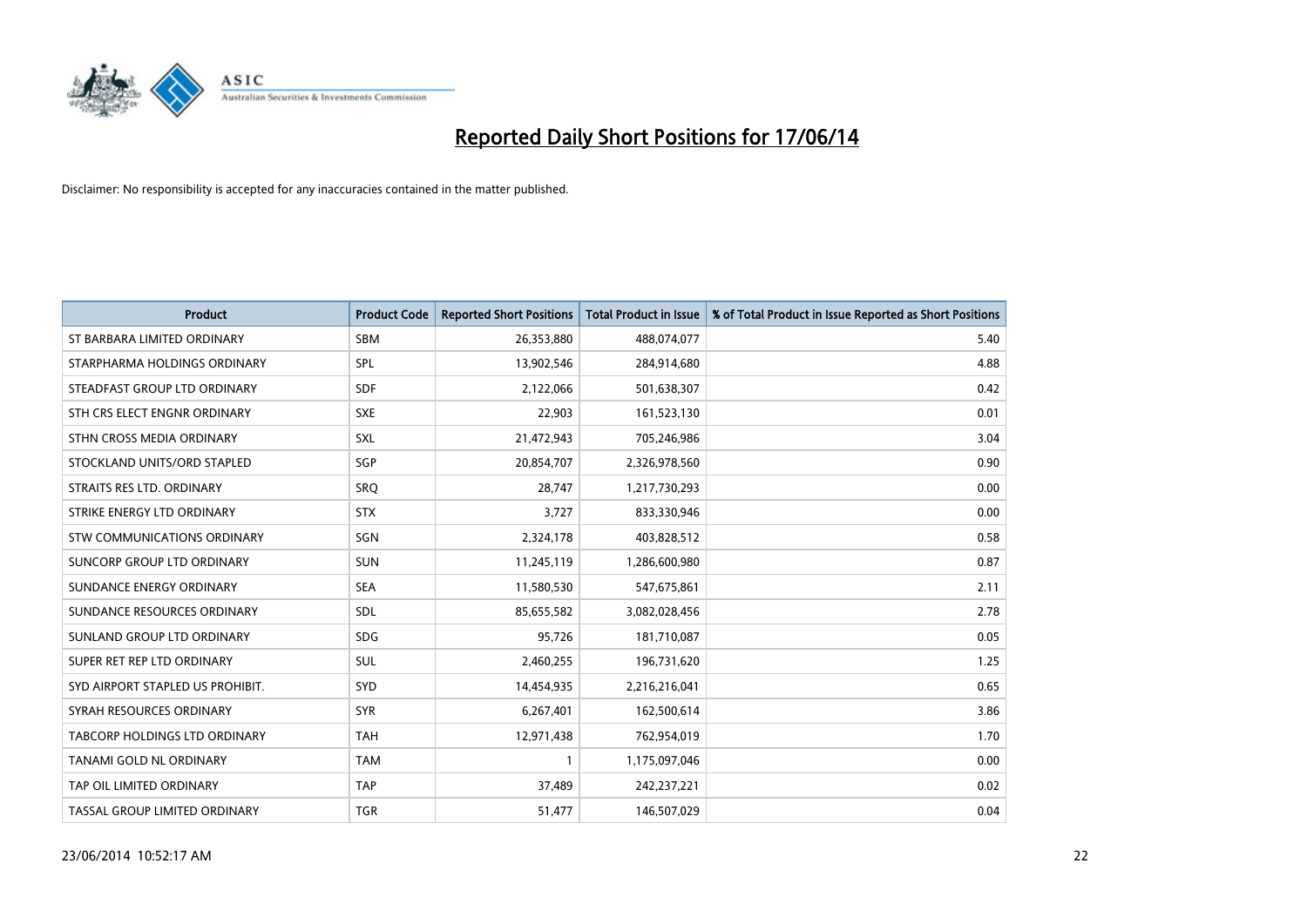

| <b>Product</b>                       | <b>Product Code</b> | <b>Reported Short Positions</b> | <b>Total Product in Issue</b> | % of Total Product in Issue Reported as Short Positions |
|--------------------------------------|---------------------|---------------------------------|-------------------------------|---------------------------------------------------------|
| <b>TATTS GROUP LTD ORDINARY</b>      | <b>TTS</b>          | 32,707,637                      | 1,434,447,341                 | 2.28                                                    |
| TECHNOLOGY ONE ORDINARY              | <b>TNE</b>          | 61,004                          | 307,751,455                   | 0.02                                                    |
| <b>TELECOM CORPORATION ORDINARY</b>  | <b>TEL</b>          | 8,308,688                       | 1,828,530,844                 | 0.45                                                    |
| TELSTRA CORPORATION. ORDINARY        | <b>TLS</b>          | 20,318,298                      | 12,443,074,357                | 0.16                                                    |
| TEN NETWORK HOLDINGS ORDINARY        | <b>TEN</b>          | 160,874,019                     | 2,630,984,596                 | 6.11                                                    |
| TERANGA GOLD CORP CDI 1:1            | <b>TGZ</b>          | 216,402                         | 95,839,726                    | 0.23                                                    |
| TFS CORPORATION LTD ORDINARY         | <b>TFC</b>          | 2,223,602                       | 324,157,408                   | 0.69                                                    |
| THE PAS GROUP LTD ORDINARY           | <b>PGR</b>          | 2,547,820                       | 136,690,860                   | 1.86                                                    |
| THE REJECT SHOP ORDINARY             | <b>TRS</b>          | 3,341,945                       | 28,826,248                    | 11.59                                                   |
| THORN GROUP LIMITED ORDINARY         | <b>TGA</b>          | 98,970                          | 149,494,813                   | 0.07                                                    |
| TIGER RESOURCES ORDINARY             | <b>TGS</b>          | 3,891,822                       | 838,897,617                   | 0.46                                                    |
| TITAN ENERGY SERVICE ORDINARY        | <b>TTN</b>          | 17,159                          | 50,561,915                    | 0.03                                                    |
| TOLL HOLDINGS LTD ORDINARY           | <b>TOL</b>          | 29,702,684                      | 717,133,875                   | 4.14                                                    |
| TOX FREE SOLUTIONS ORDINARY          | <b>TOX</b>          | 3,186,613                       | 133,752,359                   | 2.38                                                    |
| TPG TELECOM LIMITED ORDINARY         | <b>TPM</b>          | 11,149,029                      | 793,808,141                   | 1.40                                                    |
| TRADE ME GROUP ORDINARY              | <b>TME</b>          | 1,948,876                       | 396,584,956                   | 0.49                                                    |
| TRANSFIELD SERVICES ORDINARY         | <b>TSE</b>          | 38,388,434                      | 512,457,716                   | 7.49                                                    |
| TRANSPACIFIC INDUST. ORDINARY        | <b>TPI</b>          | 12,904,097                      | 1,578,786,704                 | 0.82                                                    |
| TRANSURBAN GROUP TRIPLE STAPLED SEC. | TCL                 | 15,380,861                      | 1,896,384,069                 | 0.81                                                    |
| TREASURY GROUP ORDINARY              | <b>TRG</b>          | 21,987                          | 23,070,755                    | 0.10                                                    |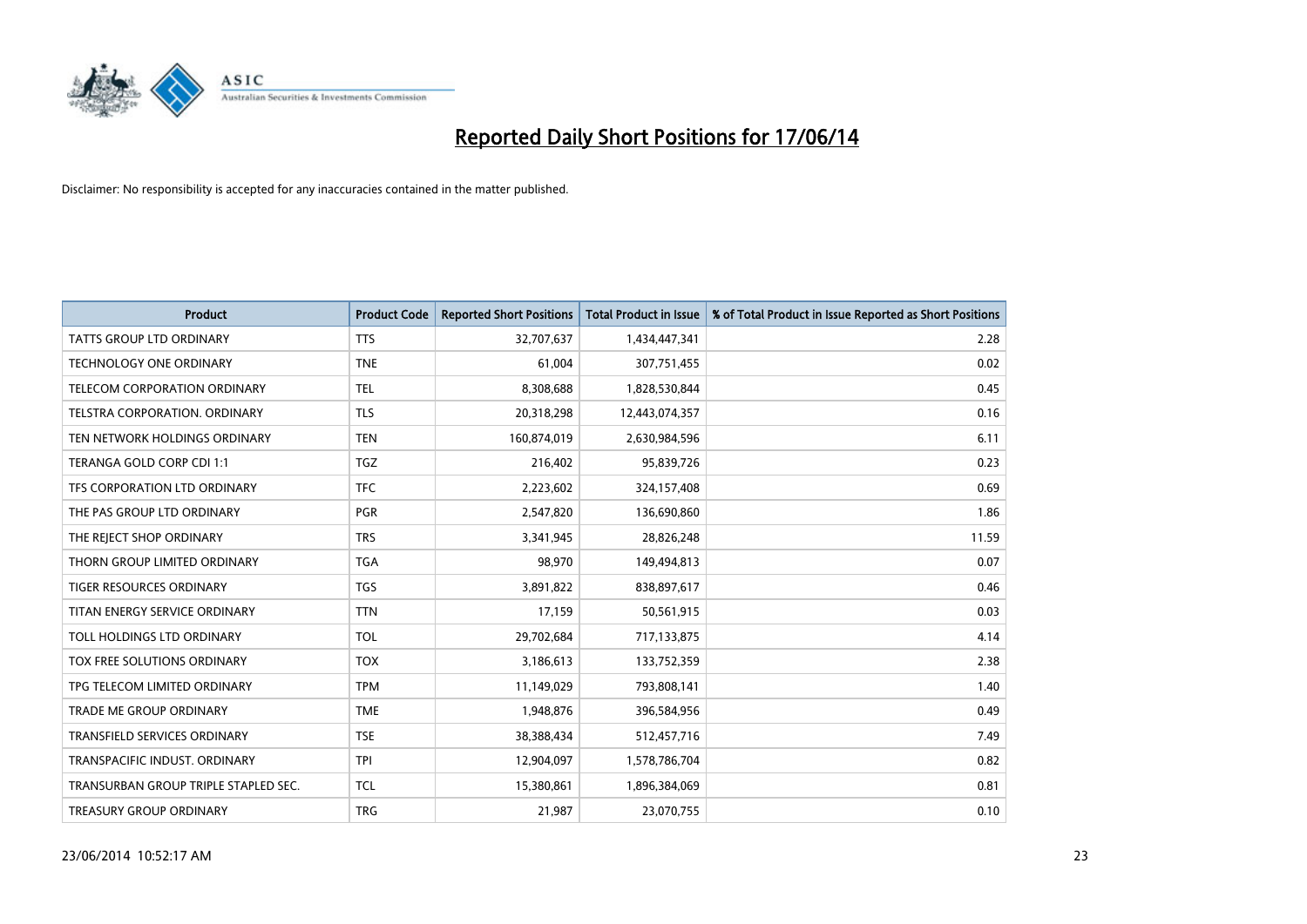

| <b>Product</b>                       | <b>Product Code</b> | <b>Reported Short Positions</b> | <b>Total Product in Issue</b> | % of Total Product in Issue Reported as Short Positions |
|--------------------------------------|---------------------|---------------------------------|-------------------------------|---------------------------------------------------------|
| TREASURY WINE ESTATE ORDINARY        | <b>TWE</b>          | 31,881,466                      | 649,427,560                   | 4.91                                                    |
| TROY RESOURCES LTD ORDINARY          | <b>TRY</b>          | 3,541,900                       | 195,034,997                   | 1.82                                                    |
| TWENTY-FIRST FOX INC B VOTING CDI    | <b>FOX</b>          | 9,824                           | 135,666,441                   | 0.01                                                    |
| UGL LIMITED ORDINARY                 | UGL                 | 19,043,245                      | 166,511,240                   | 11.44                                                   |
| UNILIFE CORPORATION CDI 6:1          | <b>UNS</b>          | 120,000                         | 264,454,422                   | 0.05                                                    |
| URANEX LIMITED ORDINARY              | <b>UNX</b>          | 300,000                         | 230,768,781                   | 0.13                                                    |
| US MASTERS RES FUND ORDINARY UNITS   | <b>URF</b>          | 27                              | 263,972,915                   | 0.00                                                    |
| UXC LIMITED ORDINARY                 | <b>UXC</b>          | 3,360,305                       | 322,039,934                   | 1.04                                                    |
| <b>VEDA GROUP LTD ORDINARY</b>       | <b>VED</b>          | 14,793,870                      | 842,055,406                   | 1.76                                                    |
| <b>VILLAGE ROADSHOW LTD ORDINARY</b> | <b>VRL</b>          | 1,467,985                       | 159,504,142                   | 0.92                                                    |
| VIRGIN AUS HLDG LTD ORDINARY         | VAH                 | 65,069,159                      | 3,514,825,734                 | 1.85                                                    |
| <b>VIRTUS HEALTH LTD ORDINARY</b>    | <b>VRT</b>          | 3,314,338                       | 79,722,678                    | 4.16                                                    |
| VISION EYE INSTITUTE ORDINARY        | <b>VEI</b>          | 60,930                          | 161,017,230                   | 0.04                                                    |
| <b>VOCATION LTD ORDINARY</b>         | <b>VET</b>          | 11,352,717                      | 202,899,894                   | 5.60                                                    |
| <b>VOCUS COMMS LTD ORDINARY</b>      | VOC                 | 420,656                         | 92,934,834                    | 0.45                                                    |
| WARRNAMBOOL CHEESE ORDINARY          | <b>WCB</b>          | 19                              | 56,098,797                    | 0.00                                                    |
| WATPAC LIMITED ORDINARY              | <b>WTP</b>          | 5,741                           | 186,489,922                   | 0.00                                                    |
| <b>WDS LIMITED ORDINARY</b>          | <b>WDS</b>          | 24,068                          | 144,740,614                   | 0.02                                                    |
| WEBJET LIMITED ORDINARY              | <b>WEB</b>          | 1,704,486                       | 79,397,959                    | 2.15                                                    |
| <b>WESFARMERS LIMITED ORDINARY</b>   | <b>WES</b>          | 4,307,400                       | 1,143,274,951                 | 0.38                                                    |